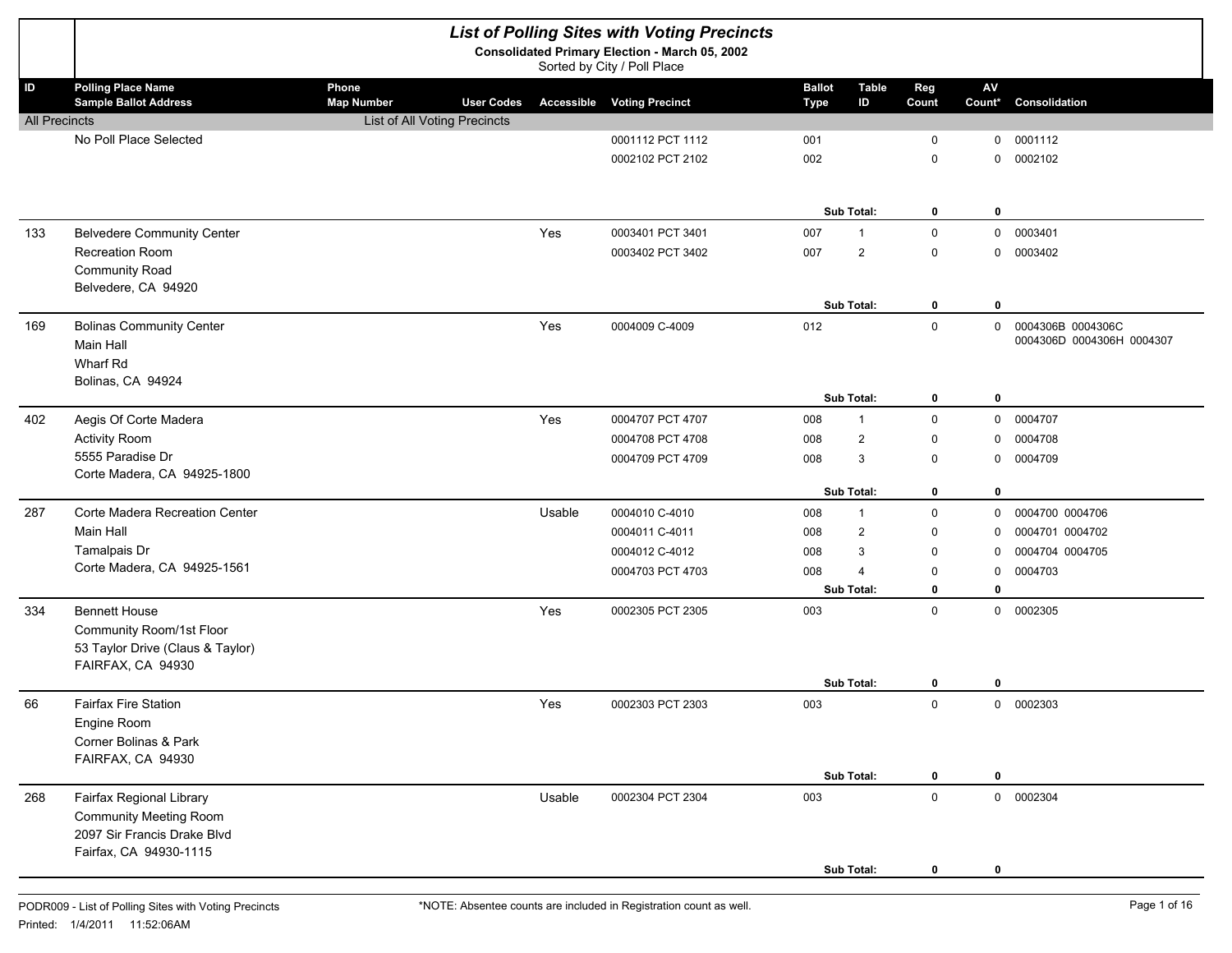| $\mathsf{ID}$        | <b>Polling Place Name</b><br><b>Sample Ballot Address</b> | Phone<br><b>Map Number</b>   | <b>User Codes</b> |        | <b>Accessible Voting Precinct</b> | <b>Ballot</b><br><b>Type</b> | <b>Table</b><br>ID | Reg<br>Count | AV<br>Count* | Consolidation               |
|----------------------|-----------------------------------------------------------|------------------------------|-------------------|--------|-----------------------------------|------------------------------|--------------------|--------------|--------------|-----------------------------|
| <b>All Precincts</b> |                                                           | List of All Voting Precincts |                   |        |                                   |                              |                    |              |              |                             |
| 267                  | Fairfax Women's Club                                      |                              |                   | Yes    | 0002301 PCT 2301                  | 003                          | $\mathbf{1}$       | 0            | $\mathsf{O}$ | 0002301                     |
|                      | Main Room                                                 |                              |                   |        | 0002302 PCT 2302                  | 003                          | $\overline{2}$     | 0            | $\mathbf 0$  | 0002302                     |
|                      | 46 Park Rd                                                |                              |                   |        |                                   |                              |                    |              |              |                             |
|                      | FAIRFAX, CA 94930                                         |                              |                   |        |                                   |                              |                    |              |              |                             |
|                      |                                                           |                              |                   |        |                                   |                              | Sub Total:         | $\pmb{0}$    | $\bf{0}$     |                             |
| 68                   | Manor School                                              |                              |                   | Yes    | 0002306 PCT 2306                  | 003                          | $\mathbf{1}$       | $\mathsf 0$  |              | 0 0002306                   |
|                      | Multi-purpose Room                                        |                              |                   |        | 0002701 PCT 2701                  | 003                          | $\overline{2}$     | $\mathsf 0$  |              | 0 0002701                   |
|                      | 150 Oak Manor Dr                                          |                              |                   |        |                                   |                              |                    |              |              |                             |
|                      | FAIRFAX, CA 94930                                         |                              |                   |        |                                   |                              |                    |              |              |                             |
|                      |                                                           |                              |                   |        |                                   |                              | Sub Total:         | $\mathbf 0$  | 0            |                             |
| 356                  | Cape Marin                                                |                              |                   | Yes    | 0002001 C-2001                    | 002                          | $\mathbf{1}$       | $\mathbf 0$  | $\mathbf 0$  | 0002104A 0002104B           |
|                      | Clubhouse                                                 |                              |                   |        | 0002103 PCT 2103                  | 002                          | $\mathbf 2$        | $\mathsf 0$  | 0            | 0002103                     |
|                      | Laderman Lane                                             |                              |                   |        |                                   |                              |                    |              |              |                             |
|                      | Greenbrae, CA 94904-2482                                  |                              |                   |        |                                   |                              | Sub Total:         | $\bf{0}$     | $\mathbf 0$  |                             |
| 260                  | The Tamalpais                                             |                              |                   | Yes    | 0002101 PCT 2101                  | 002                          |                    | $\mathbf 0$  |              | 0 0002101                   |
|                      | Auditorium                                                |                              |                   |        |                                   |                              |                    |              |              |                             |
|                      | 501 Via Casitas                                           |                              |                   |        |                                   |                              |                    |              |              |                             |
|                      | Greenbrae, CA 94904                                       |                              |                   |        |                                   |                              |                    |              |              |                             |
|                      |                                                           |                              |                   |        |                                   |                              | Sub Total:         | $\mathbf 0$  | $\bf{0}$     |                             |
| 307                  | <b>Inverness Fire House</b>                               |                              |                   | Usable | 0004103 PCT 4103                  | 008                          |                    | $\mathbf 0$  |              | 0 0004103                   |
|                      | <b>Community Room</b>                                     |                              |                   |        |                                   |                              |                    |              |              |                             |
|                      | 50 Inverness Way                                          |                              |                   |        |                                   |                              |                    |              |              |                             |
|                      | INVERNESS, CA 94937                                       |                              |                   |        |                                   |                              |                    |              |              |                             |
|                      |                                                           |                              |                   |        |                                   |                              | Sub Total:         | 0            | 0            |                             |
| 75                   | Anthony Bacich School                                     |                              |                   | Yes    | 0002013 C-2013                    | 002                          |                    | $\mathbf 0$  |              | 0 0002500A 0002500B 0002501 |
|                      | Library                                                   |                              |                   |        |                                   |                              |                    |              |              |                             |
|                      | 699 Sir Francis Drake Blvd.                               |                              |                   |        |                                   |                              |                    |              |              |                             |
|                      | KENTFIELD, CA 94904                                       |                              |                   |        |                                   |                              |                    |              | $\mathbf 0$  |                             |
|                      |                                                           |                              |                   |        |                                   |                              | Sub Total:         | $\pmb{0}$    |              |                             |
| 77                   | Kentfield Fire Station                                    |                              |                   | Yes    | 0002015 C-2015                    | 002                          |                    | $\mathbf 0$  |              | 0 0002502 0002503           |
|                      | Engine Room                                               |                              |                   |        |                                   |                              |                    |              |              |                             |
|                      | 1004 Sir Francis Drake Blvd<br>KENTFIELD, CA 94904        |                              |                   |        |                                   |                              |                    |              |              |                             |
|                      |                                                           |                              |                   |        |                                   |                              | Sub Total:         | $\bf{0}$     | $\bf{0}$     |                             |
| 274                  | St Sebastian's Church                                     |                              |                   | Yes    | 0002107 PCT 2107                  | 003                          | $\mathbf{1}$       | $\mathbf 0$  | $\mathsf{O}$ | 0002107                     |
|                      | Parish Hall                                               |                              |                   |        | 0002800 PCT 2800                  | 002                          | $\overline{2}$     | $\mathbf 0$  | $\mathbf 0$  | 0002800                     |
|                      | 373 Bon Air Rd                                            |                              |                   |        | 0002801 PCT 2801                  | 002                          | $\mathbf{3}$       | $\mathbf 0$  | $\mathbf 0$  | 0002801                     |
|                      | KENTFIELD, CA 94904                                       |                              |                   |        | 0004800 PCT 4800                  | 008                          | $\overline{4}$     | $\mathbf 0$  | 0            | 0004800                     |
|                      |                                                           |                              |                   |        |                                   |                              | Sub Total:         | $\mathbf 0$  | $\mathbf 0$  |                             |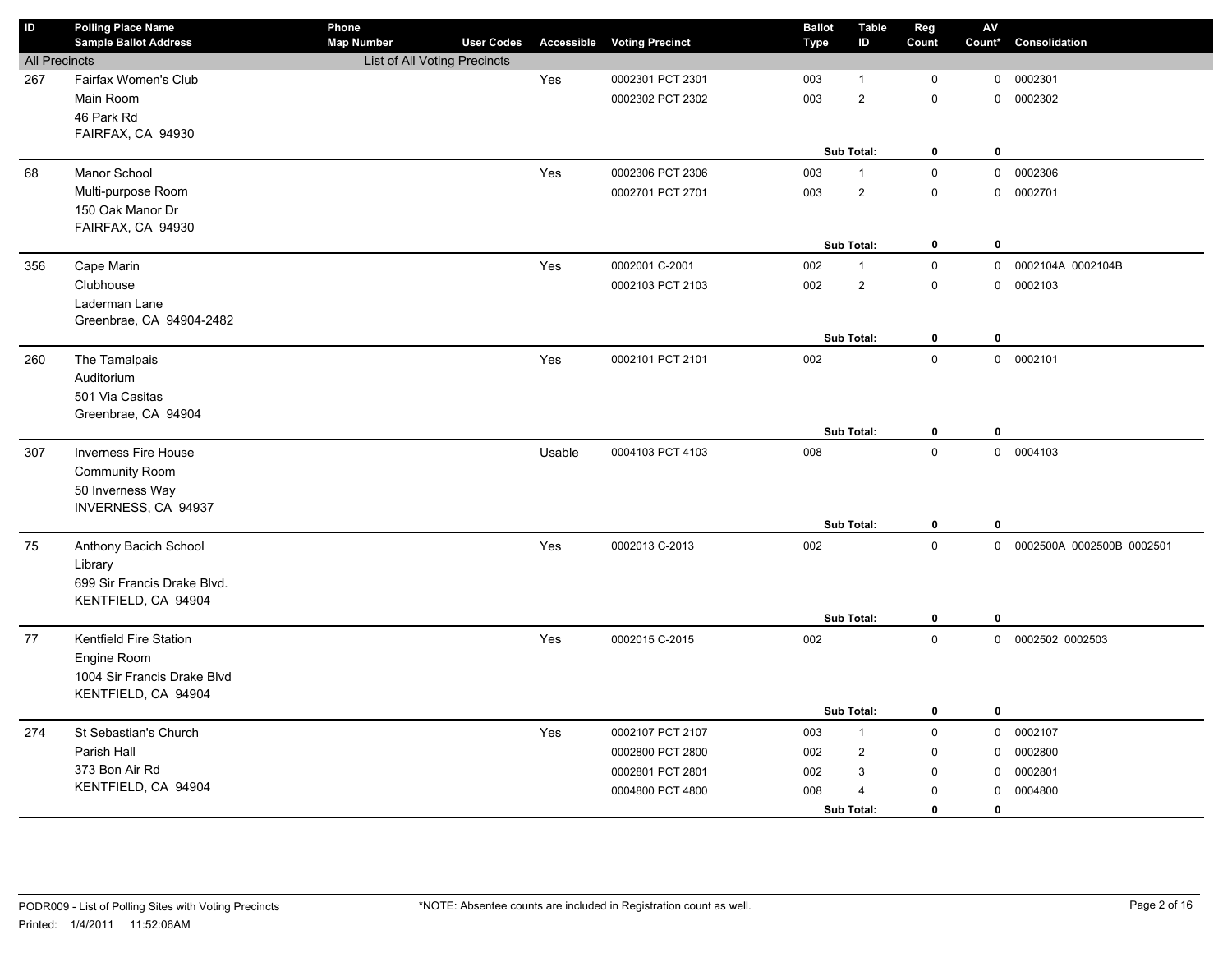| $\mathsf{ID}$        | <b>Polling Place Name</b><br><b>Sample Ballot Address</b> | Phone<br><b>Map Number</b>   | <b>User Codes</b> |           | <b>Accessible Voting Precinct</b> | <b>Ballot</b><br><b>Type</b> | <b>Table</b><br>ID | Reg<br>Count | AV<br>Count*        | Consolidation              |
|----------------------|-----------------------------------------------------------|------------------------------|-------------------|-----------|-----------------------------------|------------------------------|--------------------|--------------|---------------------|----------------------------|
| <b>All Precincts</b> |                                                           | List of All Voting Precincts |                   |           |                                   |                              |                    |              |                     |                            |
| 199                  | Larkspur Courts Condominiums                              |                              |                   | Usable    | 0004806 PCT 4806                  | 008                          |                    | $\mathbf 0$  |                     | 0 0004806                  |
|                      | Clubhouse                                                 |                              |                   |           |                                   |                              |                    |              |                     |                            |
|                      | 100 Old Quarry Road                                       |                              |                   |           |                                   |                              |                    |              |                     |                            |
|                      | Larkspur, CA 94939-2201                                   |                              |                   |           |                                   |                              |                    |              |                     |                            |
|                      |                                                           |                              |                   |           |                                   |                              | Sub Total:         | $\bf{0}$     | $\bf{0}$            |                            |
| 372                  | Masonic Lodge                                             |                              |                   | No        | 0002004 C-2004                    | 003                          | $\mathbf{1}$       | $\mathsf 0$  |                     | 0 0002112A 0002112D        |
|                      | Dining Room                                               |                              |                   |           | 0002005 C-2005                    | 002                          | $\overline{2}$     | $\mathsf 0$  | 0                   | 0002112B 0002112C 0002112E |
|                      | 1122 Magnolia Ave                                         |                              |                   |           | 0002016 C-2016                    | 002                          | 3                  | $\mathbf 0$  | 0                   | 0002505 0002506            |
|                      | LARKSPUR, CA 94939                                        |                              |                   |           | 0002504 PCT 2504                  | 002                          | $\overline{4}$     | 0            | $\mathsf{O}\xspace$ | 0002504                    |
|                      |                                                           |                              |                   |           |                                   |                              | Sub Total:         | 0            | 0                   |                            |
| 196                  | Redwoods Presbyterian Church                              |                              |                   | Usable    | 0002003 C-2003                    | 003                          |                    | $\mathbf 0$  | 0                   | 0002110 0002111            |
|                      | Fellowship Hall                                           |                              |                   |           |                                   |                              |                    |              |                     |                            |
|                      | 110 Magnolia Ave                                          |                              |                   |           |                                   |                              |                    |              |                     |                            |
|                      | LARKSPUR, CA 94939                                        |                              |                   |           |                                   |                              |                    |              |                     |                            |
|                      |                                                           |                              |                   |           |                                   |                              | Sub Total:         | 0            | $\bf{0}$            |                            |
| 194                  | St Patrick's Church                                       |                              |                   | Yes       | 0002108 PCT 2108                  | 003                          | $\mathbf{1}$       | $\pmb{0}$    |                     | 0 0002108                  |
|                      | <b>Healy Hall</b>                                         |                              |                   |           | 0002109 PCT 2109                  | 003                          | $\overline{2}$     | $\mathsf 0$  |                     | 0 0002109                  |
|                      | Magnolia & King Streets<br>Larkspur, CA 94939-1943        |                              |                   |           |                                   |                              |                    |              |                     |                            |
|                      |                                                           |                              |                   |           |                                   |                              | Sub Total:         | $\bf{0}$     | $\bf{0}$            |                            |
| 364                  | Marguerita C. Johnson Senior Center                       |                              |                   | No        | 0003600 PCT 3600                  | 007                          | $\mathbf{1}$       | $\pmb{0}$    | $\mathbf 0$         | 0003600                    |
|                      | Multi-purpose Room                                        |                              |                   |           | 0003601 PCT 3601                  | 007                          | $\overline{2}$     | $\mathsf 0$  | 0                   | 0003601                    |
|                      | 640 Drake Ave                                             |                              |                   |           | 0003602 PCT 3602                  | 007                          | 3                  | $\mathbf 0$  | $\mathbf 0$         | 0003602                    |
|                      | Marin City, CA 94965                                      |                              |                   |           |                                   |                              |                    |              |                     |                            |
|                      |                                                           |                              |                   |           |                                   |                              | Sub Total:         | 0            | 0                   |                            |
| 112                  | Almonte Improvement Club                                  |                              |                   | <b>No</b> | 0003010 C-3010                    | 007                          | $\mathbf{1}$       | $\mathsf 0$  | 0                   | 0003501 0003508            |
|                      | Large Hall                                                |                              |                   |           | 0003011 C-3011                    | 007                          | $\overline{c}$     | $\mathsf 0$  | 0                   | 0003504 0003505            |
|                      | Almonte & Wisteria Way                                    |                              |                   |           |                                   |                              |                    |              |                     |                            |
|                      | Mill Valley, CA 94941-4138                                |                              |                   |           |                                   |                              |                    |              |                     |                            |
|                      |                                                           |                              |                   |           |                                   |                              | Sub Total:         | 0            | $\pmb{0}$           |                            |
| 165                  | Alpine Lodge                                              |                              |                   | No        | 0004302 PCT 4302                  | 008                          |                    | $\mathsf 0$  |                     | 0 0004302                  |
|                      | Social Hall                                               |                              |                   |           |                                   |                              |                    |              |                     |                            |
|                      | 730 Panoramic Hwy                                         |                              |                   |           |                                   |                              |                    |              |                     |                            |
|                      | Mill Valley, CA 94941-1707                                |                              |                   |           |                                   |                              |                    |              |                     |                            |
|                      |                                                           |                              |                   |           |                                   |                              | Sub Total:         | $\mathbf 0$  | $\mathbf 0$         |                            |
| 114                  | Episcopal Church Of Our Savior                            |                              |                   | Yes       | 0003004 C-3004                    | 007                          |                    | $\mathbf 0$  |                     | 0 0003205 0003206          |
|                      | Lovell Entrance - Fireside Room                           |                              |                   |           |                                   |                              |                    |              |                     |                            |
|                      | 10 Old Mill St<br>MILL VALLEY, CA 94941                   |                              |                   |           |                                   |                              |                    |              |                     |                            |
|                      |                                                           |                              |                   |           |                                   |                              | Sub Total:         | $\mathbf{0}$ | $\mathbf 0$         |                            |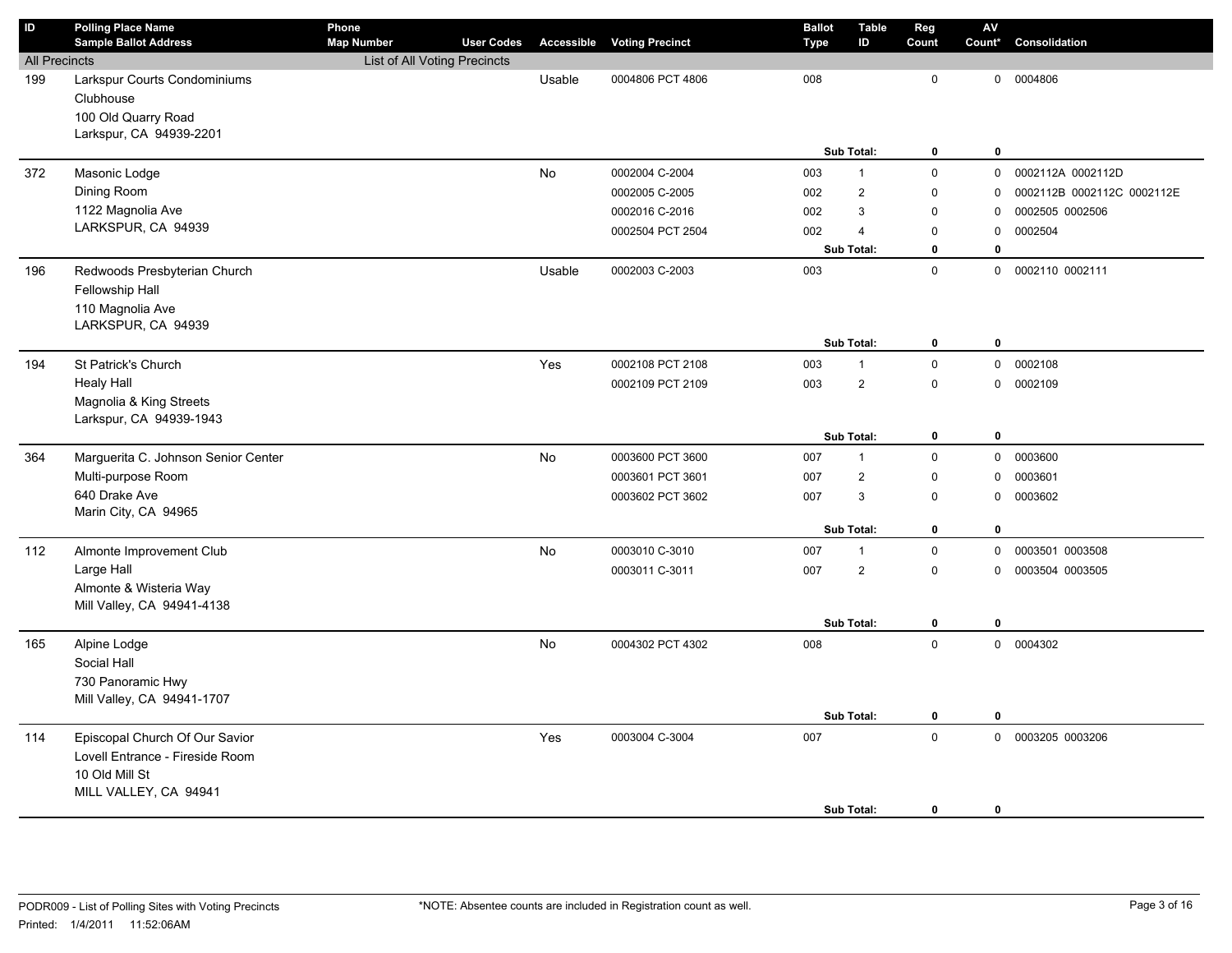| ID                   | <b>Polling Place Name</b><br><b>Sample Ballot Address</b> | Phone<br><b>Map Number</b>   | <b>User Codes</b> |        | <b>Accessible Voting Precinct</b> | <b>Ballot</b><br><b>Type</b> | <b>Table</b><br>ID      | Reg<br>Count | ${\sf AV}$<br>Count* | Consolidation     |
|----------------------|-----------------------------------------------------------|------------------------------|-------------------|--------|-----------------------------------|------------------------------|-------------------------|--------------|----------------------|-------------------|
| <b>All Precincts</b> |                                                           | List of All Voting Precincts |                   |        |                                   |                              |                         |              |                      |                   |
| 163                  | Homestead Valley Community Ctr                            |                              |                   | Yes    | 0004007 C-4007                    | 008                          | 1                       | 0            | 0                    | 0004300 0004303   |
|                      | Upstairs Main Room                                        |                              |                   |        | 0004304 PCT 4304                  | 008                          | $\overline{2}$          | 0            | $\mathbf 0$          | 0004304           |
|                      | 315 Montford Ave                                          |                              |                   |        |                                   |                              |                         |              |                      |                   |
|                      | MILL VALLEY, CA 94941                                     |                              |                   |        |                                   |                              |                         |              |                      |                   |
|                      |                                                           |                              |                   |        |                                   |                              | Sub Total:              | 0            | $\mathbf 0$          |                   |
| 152                  | Marin Amateur Radio Club                                  |                              |                   | Usable | 0003705 PCT 3705                  | 007                          |                         | $\mathsf 0$  |                      | 0 0003705         |
|                      | Main Meeting Room                                         |                              |                   |        |                                   |                              |                         |              |                      |                   |
|                      | 27 Shell Rd                                               |                              |                   |        |                                   |                              |                         |              |                      |                   |
|                      | MILL VALLEY, CA 94941                                     |                              |                   |        |                                   |                              |                         |              |                      |                   |
|                      |                                                           |                              |                   |        |                                   |                              | Sub Total:              | 0            | $\mathbf 0$          |                   |
| 308                  | Mill Valley City Hall                                     |                              |                   | Usable | 0003204 PCT 3204                  | 007                          |                         | $\mathbf 0$  | $\mathsf{O}$         | 0003204           |
|                      | 2nd Floor Conference Room                                 |                              |                   |        |                                   |                              |                         |              |                      |                   |
|                      | 26 Corte Madera Ave                                       |                              |                   |        |                                   |                              |                         |              |                      |                   |
|                      | MILL VALLEY, CA 94941                                     |                              |                   |        |                                   |                              |                         |              |                      |                   |
|                      |                                                           |                              |                   |        |                                   |                              | Sub Total:              | 0            | $\mathbf 0$          |                   |
| 396                  | Mill Valley Community Ctr                                 |                              |                   | Yes    | 0003008 C-3008                    | 007                          | $\mathbf{1}$            | $\mathbf 0$  | 0                    | 0003215 0003217   |
|                      | Forest Room                                               |                              |                   |        | 0003201 PCT 3201                  | 007                          | $\overline{\mathbf{c}}$ | $\Omega$     | $\mathbf 0$          | 0003201           |
|                      | 180 Camino Alto                                           |                              |                   |        | 0003209 PCT 3209                  | 007                          | $\mathsf 3$             | $\mathbf 0$  | $\mathbf 0$          | 0003209           |
|                      | Mill Valley, CA 94941-4603                                |                              |                   |        |                                   |                              |                         |              |                      |                   |
|                      |                                                           |                              |                   |        |                                   |                              | Sub Total:              | 0            | $\mathbf 0$          |                   |
| 278                  | Our Lady Of Mt Carmel Church                              |                              |                   | No     | 0003005 C-3005                    | 007                          | $\mathbf{1}$            | $\mathsf 0$  | $\mathbf 0$          | 0003208 0003210   |
|                      | O Brien Hall (use Church Park Lot)                        |                              |                   |        | 0003207 PCT 3207                  | 007                          | $\overline{2}$          | 0            | $\mathbf 0$          | 0003207           |
|                      | 3 Oakdale Ave                                             |                              |                   |        |                                   |                              |                         |              |                      |                   |
|                      | MILL VALLEY, CA 94941                                     |                              |                   |        |                                   |                              | Sub Total:              | 0            | $\mathbf 0$          |                   |
|                      |                                                           |                              |                   |        |                                   |                              |                         |              |                      |                   |
| 280                  | Park School                                               |                              |                   | No     | 0003006 C-3006                    | 007                          | $\mathbf{1}$            | $\mathsf 0$  | 0                    | 0003211 0003214   |
|                      | Multi-purpose Room<br>360 E. Blithedale Ave               |                              |                   |        | 0003007 C-3007                    | 007                          | $\overline{2}$          | 0            | 0                    | 0003212 0003213   |
|                      | Mill Valley, CA 94941-2140                                |                              |                   |        |                                   |                              |                         |              |                      |                   |
|                      |                                                           |                              |                   |        |                                   |                              | Sub Total:              | 0            | $\mathbf 0$          |                   |
| 310                  | Sewerage Agency Of So Marin                               |                              |                   | Usable | 0003003 C-3003                    | 007                          |                         | $\mathbf 0$  | 0                    | 0003202 0003203   |
|                      | Conference Room                                           |                              |                   |        |                                   |                              |                         |              |                      |                   |
|                      | 450 Sycamore Ave                                          |                              |                   |        |                                   |                              |                         |              |                      |                   |
|                      | Mill Valley, CA 94941-2232                                |                              |                   |        |                                   |                              |                         |              |                      |                   |
|                      |                                                           |                              |                   |        |                                   |                              | Sub Total:              | $\mathbf 0$  | 0                    |                   |
| 311                  | So Marin Fire Protection Dist                             |                              |                   | Yes    | 0003013 C-3013                    | 007                          |                         | $\mathbf 0$  |                      | 0 0003701 0003703 |
|                      | <b>Training Room</b>                                      |                              |                   |        |                                   |                              |                         |              |                      |                   |
|                      | 308 Reed Blvd                                             |                              |                   |        |                                   |                              |                         |              |                      |                   |
|                      | MILL VALLEY, CA 94941                                     |                              |                   |        |                                   |                              |                         |              |                      |                   |
|                      |                                                           |                              |                   |        |                                   |                              | Sub Total:              | 0            | 0                    |                   |
| 153                  | <b>Strawberry Shores Office</b>                           |                              |                   | No     | 0003012 C-3012                    | 007                          |                         | $\mathbf 0$  |                      | 0 0003700 0003706 |
|                      | Recreation Room                                           |                              |                   |        |                                   |                              |                         |              |                      |                   |
|                      | 111 Seminary Dr.                                          |                              |                   |        |                                   |                              |                         |              |                      |                   |
|                      | MILL VALLEY, CA 94941                                     |                              |                   |        |                                   |                              |                         |              |                      |                   |
|                      |                                                           |                              |                   |        |                                   |                              |                         |              |                      |                   |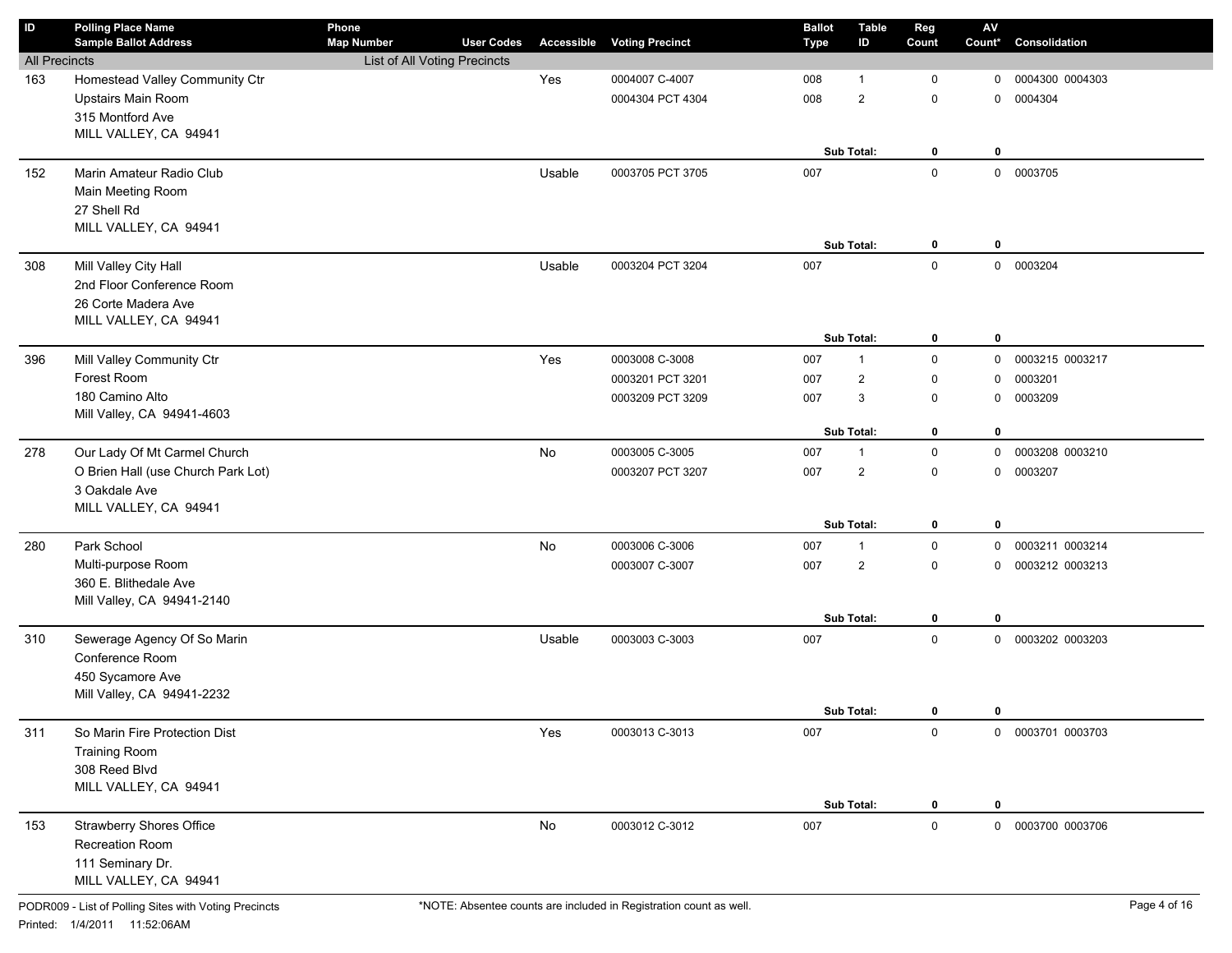| $\sf ID$             | <b>Polling Place Name</b><br><b>Sample Ballot Address</b> | Phone<br><b>Map Number</b>   | <b>User Codes</b> |        | <b>Accessible Voting Precinct</b> | <b>Ballot</b><br><b>Type</b> | <b>Table</b><br>ID | Reg<br>Count        | $\mathbf{A}\mathbf{V}$<br>Count* | Consolidation   |
|----------------------|-----------------------------------------------------------|------------------------------|-------------------|--------|-----------------------------------|------------------------------|--------------------|---------------------|----------------------------------|-----------------|
| <b>All Precincts</b> |                                                           | List of All Voting Precincts |                   |        |                                   |                              |                    |                     |                                  |                 |
|                      |                                                           |                              |                   |        |                                   |                              | Sub Total:         | $\mathbf 0$         | $\mathbf 0$                      |                 |
| 342                  | Tam Valley Community Ctr                                  |                              |                   | Usable | 0003009 C-3009                    | 007                          | $\mathbf{1}$       | $\mathsf 0$         | 0                                | 0003500 0003506 |
|                      | Main Auditorium Hall                                      |                              |                   |        | 0003502 PCT 3502                  | 007                          | $\overline{2}$     | $\mathbf 0$         | $\mathbf 0$                      | 0003502         |
|                      | 203 Marin Ave                                             |                              |                   |        | 0003503 PCT 3503                  | 007                          | 3                  | $\mathbf 0$         | $\mathbf 0$                      | 0003503         |
|                      | Mill Valley, CA 94941-4068                                |                              |                   |        | 0003507 PCT 3507                  | 007                          | $\overline{4}$     | $\mathbf 0$         | $\mathbf 0$                      | 0003507         |
|                      |                                                           |                              |                   |        |                                   |                              | Sub Total:         | 0                   | $\mathbf 0$                      |                 |
| 121                  | The Redwoods                                              |                              |                   | Yes    | 0003216 PCT 3216                  | 007                          |                    | $\mathsf 0$         |                                  | 0 0003216       |
|                      | Auditorium                                                |                              |                   |        |                                   |                              |                    |                     |                                  |                 |
|                      | 40 Camino Alto                                            |                              |                   |        |                                   |                              |                    |                     |                                  |                 |
|                      | MILL VALLEY, CA 94941                                     |                              |                   |        |                                   |                              |                    |                     |                                  |                 |
|                      |                                                           |                              |                   |        |                                   |                              | Sub Total:         | 0                   | $\mathbf 0$                      |                 |
| 164                  | Muir Beach Community Center                               |                              |                   | Yes    | 0004301 PCT 4301                  | 008                          |                    | $\mathsf 0$         |                                  | 0 0004301       |
|                      | Main Meeting Room                                         |                              |                   |        |                                   |                              |                    |                     |                                  |                 |
|                      | 19 Seacape Dr                                             |                              |                   |        |                                   |                              |                    |                     |                                  |                 |
|                      | Muir Beach, CA 94965                                      |                              |                   |        |                                   |                              |                    |                     |                                  |                 |
|                      |                                                           |                              |                   |        |                                   |                              | Sub Total:         | $\mathbf 0$         | $\mathbf 0$                      |                 |
| 158                  | Farley Residence                                          |                              |                   | No     | 0004200 PCT 4200                  | 008                          |                    | $\mathsf 0$         |                                  | 0 0004200       |
|                      | Family Room<br>131 Old Rancheria Rd                       |                              |                   |        |                                   |                              |                    |                     |                                  |                 |
|                      | Nicasio, CA 94946                                         |                              |                   |        |                                   |                              |                    |                     |                                  |                 |
|                      |                                                           |                              |                   |        |                                   |                              | Sub Total:         | $\mathbf 0$         | $\mathbf 0$                      |                 |
| 211                  | All Saints Lutheran Church                                |                              |                   | Yes    | 0005208 PCT 5208                  | 013                          |                    | $\mathbf 0$         |                                  | 0 0005208       |
|                      | Fireside Room                                             |                              |                   |        |                                   |                              |                    |                     |                                  |                 |
|                      | 2 San Marin Dr                                            |                              |                   |        |                                   |                              |                    |                     |                                  |                 |
|                      | Novato, CA 94945-1118                                     |                              |                   |        |                                   |                              |                    |                     |                                  |                 |
|                      |                                                           |                              |                   |        |                                   |                              | Sub Total:         | $\mathbf 0$         | $\mathbf 0$                      |                 |
| 206                  | Atria Tamalpais Senior Living                             |                              |                   | Yes    | 0005202 PCT 5202                  | 013                          |                    | $\mathsf 0$         |                                  | 0 0005202       |
|                      | <b>Activity Room</b>                                      |                              |                   |        |                                   |                              |                    |                     |                                  |                 |
|                      | 853 Tamalpais Ave                                         |                              |                   |        |                                   |                              |                    |                     |                                  |                 |
|                      | NOVATO, CA 94947                                          |                              |                   |        |                                   |                              | Sub Total:         |                     | $\mathbf 0$                      |                 |
|                      |                                                           |                              |                   |        |                                   |                              |                    | 0                   |                                  |                 |
| 201                  | <b>Bahia Clubhouse</b>                                    |                              |                   | Yes    | 0005101 PCT 5101                  | 013                          |                    | $\mathsf{O}\xspace$ |                                  | 0 0005101       |
|                      | 3008 Topaz Drive                                          |                              |                   |        |                                   |                              |                    |                     |                                  |                 |
|                      | Novato, CA 94945-1547                                     |                              |                   |        |                                   |                              |                    |                     |                                  |                 |
|                      |                                                           |                              |                   |        |                                   |                              | Sub Total:         | $\mathbf 0$         | $\mathbf 0$                      |                 |
| 349                  | Bel Marin Community Center                                |                              |                   | Yes    | 0005302 PCT 5302                  | 013                          | $\mathbf{1}$       | $\mathsf 0$         |                                  | 0 0005302       |
|                      | Front Room                                                |                              |                   |        | 0005305 PCT 5305                  | 013                          | $\overline{a}$     | $\mathsf 0$         |                                  | 0 0005305       |
|                      | 4 Montego Key                                             |                              |                   |        |                                   |                              |                    |                     |                                  |                 |
|                      | Novato, CA 94949-5301                                     |                              |                   |        |                                   |                              |                    |                     |                                  |                 |
|                      |                                                           |                              |                   |        |                                   |                              | Sub Total:         | $\mathbf 0$         | 0                                |                 |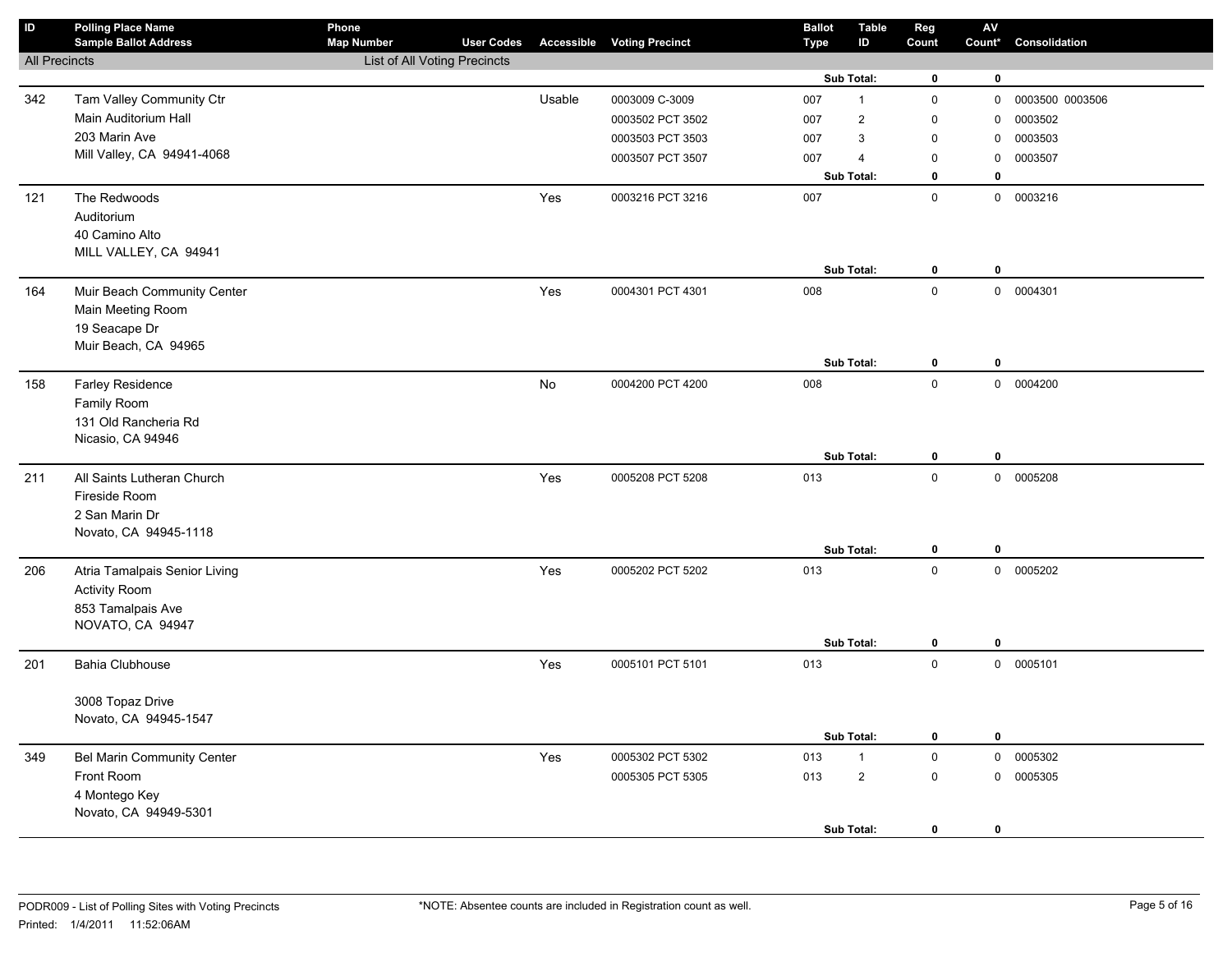| ID                   | <b>Polling Place Name</b>                       | Phone                        |                   |               |                                   | <b>Ballot</b> | <b>Table</b>   | Reg          | $\mathsf{A}\mathsf{V}$ |                     |
|----------------------|-------------------------------------------------|------------------------------|-------------------|---------------|-----------------------------------|---------------|----------------|--------------|------------------------|---------------------|
|                      | <b>Sample Ballot Address</b>                    | <b>Map Number</b>            | <b>User Codes</b> |               | <b>Accessible Voting Precinct</b> | <b>Type</b>   | ID             | Count        | Count*                 | Consolidation       |
| <b>All Precincts</b> |                                                 | List of All Voting Precincts |                   |               |                                   |               |                |              |                        |                     |
| 401                  | Hamilton Arts Center                            |                              |                   | Yes           | 0005004 C-5004                    | 013           |                | $\mathbf 0$  |                        | 0 0005227B          |
|                      | War Room 2nd Floor                              |                              |                   |               |                                   |               |                |              |                        |                     |
|                      | 500 Palm Dr                                     |                              |                   |               |                                   |               |                |              |                        |                     |
|                      | Novato, CA 94949-5004                           |                              |                   |               |                                   |               | Sub Total:     |              |                        |                     |
|                      |                                                 |                              |                   |               |                                   |               |                | 0            | 0                      |                     |
| 370                  | Hill Community Room                             |                              |                   | Yes           | 0005203 PCT 5203                  | 013           | $\mathbf{1}$   | $\mathsf 0$  | $\mathbf 0$            | 0005203             |
|                      | Behind Margaret Todd Sr Center                  |                              |                   |               | 0005204 PCT 5204                  | 013           | $\overline{2}$ | $\mathsf 0$  | 0                      | 0005204             |
|                      | 1560 Hill Road                                  |                              |                   |               |                                   |               |                |              |                        |                     |
|                      | Novato, CA 94947-4002                           |                              |                   |               |                                   |               | Sub Total:     |              |                        |                     |
|                      |                                                 |                              |                   |               |                                   |               |                | 0            | 0                      |                     |
| 218                  | Ignacio Hills Apartments                        |                              |                   | Usable        | 0005215 PCT 5215                  | 013           | $\mathbf{1}$   | $\mathsf 0$  |                        | 0 0005215           |
|                      | Clubhouse                                       |                              |                   |               | 0005301 PCT 5301                  | 013           | $\overline{2}$ | $\mathsf 0$  | 0                      | 0005301             |
|                      | 431 Ignacio Blvd<br>Novato, CA 94949            |                              |                   |               |                                   |               |                |              |                        |                     |
|                      |                                                 |                              |                   |               |                                   |               | Sub Total:     | 0            | $\mathbf 0$            |                     |
|                      |                                                 |                              |                   |               |                                   |               |                | $\mathbf 0$  |                        |                     |
| 229                  | Los Robles Mobile Home Park<br>Ladies Card Room |                              |                   | Yes           | 0005003 C-5003                    | 013           |                |              |                        | 0 0005226D 0005226E |
|                      |                                                 |                              |                   |               |                                   |               |                |              |                        |                     |
|                      | 100 Roblar Dr<br>Novato, CA 94949-6133          |                              |                   |               |                                   |               |                |              |                        |                     |
|                      |                                                 |                              |                   |               |                                   |               | Sub Total:     | 0            | $\mathbf 0$            |                     |
| 209                  | Lu Sutton School                                |                              |                   | Yes           | 0005205 PCT 5205                  | 013           |                | $\mathbf 0$  |                        | 0 0005205           |
|                      | Multi-purpose Room                              |                              |                   |               |                                   |               |                |              |                        |                     |
|                      | 1800 Center Rd                                  |                              |                   |               |                                   |               |                |              |                        |                     |
|                      | NOVATO, CA 94947                                |                              |                   |               |                                   |               |                |              |                        |                     |
|                      |                                                 |                              |                   |               |                                   |               | Sub Total:     | 0            | $\mathbf 0$            |                     |
| 399                  | Lynwood School                                  |                              |                   | Yes           | 0005213 PCT 5213                  | 013           | $\mathbf{1}$   | $\mathsf 0$  |                        | 0 0005213           |
|                      | Multi-purpose Room                              |                              |                   |               | 0005217 PCT 5217                  | 013           | $\overline{2}$ | $\mathbf 0$  | 0                      | 0005217             |
|                      | 1320 Lynwood Dr                                 |                              |                   |               |                                   |               |                |              |                        |                     |
|                      | Novato, CA 94947-4629                           |                              |                   |               |                                   |               |                |              |                        |                     |
|                      |                                                 |                              |                   |               |                                   |               | Sub Total:     | 0            | $\mathbf 0$            |                     |
| 353                  | Mackey Terrace                                  |                              |                   | Yes           | 0005219 PCT 5219                  | 013           | $\mathbf{1}$   | $\mathbf 0$  |                        | 0 0005219           |
|                      | <b>Community Dining Room</b>                    |                              |                   |               | 0005220 PCT 5220                  | 013           | $\overline{2}$ | $\mathbf 0$  | 0                      | 0005220             |
|                      | 626 Owens Dr                                    |                              |                   |               |                                   |               |                |              |                        |                     |
|                      | NOVATO, CA 94949                                |                              |                   |               |                                   |               |                |              |                        |                     |
|                      |                                                 |                              |                   |               |                                   |               | Sub Total:     | 0            | 0                      |                     |
| 326                  | Marin Church Of The Nazarene                    |                              |                   | Yes           | 0005212 PCT 5212                  | 013           |                | $\mathsf{O}$ |                        | 0 0005212           |
|                      | Fellowship Hall                                 |                              |                   |               |                                   |               |                |              |                        |                     |
|                      | 5400 Nave Drive                                 |                              |                   |               |                                   |               |                |              |                        |                     |
|                      | Novato, CA 94949-6457                           |                              |                   |               |                                   |               |                |              |                        |                     |
|                      |                                                 |                              |                   |               |                                   |               | Sub Total:     | 0            | $\mathbf 0$            |                     |
| 228                  | Munoz Residence                                 |                              |                   | $\mathsf{No}$ | 0005225 PCT 5225                  | 013           |                | $\mathbf 0$  |                        | 0 0005225           |
|                      | Garage                                          |                              |                   |               |                                   |               |                |              |                        |                     |
|                      | 575 Fairway Dr                                  |                              |                   |               |                                   |               |                |              |                        |                     |
|                      | Novato, CA 94949                                |                              |                   |               |                                   |               |                |              |                        |                     |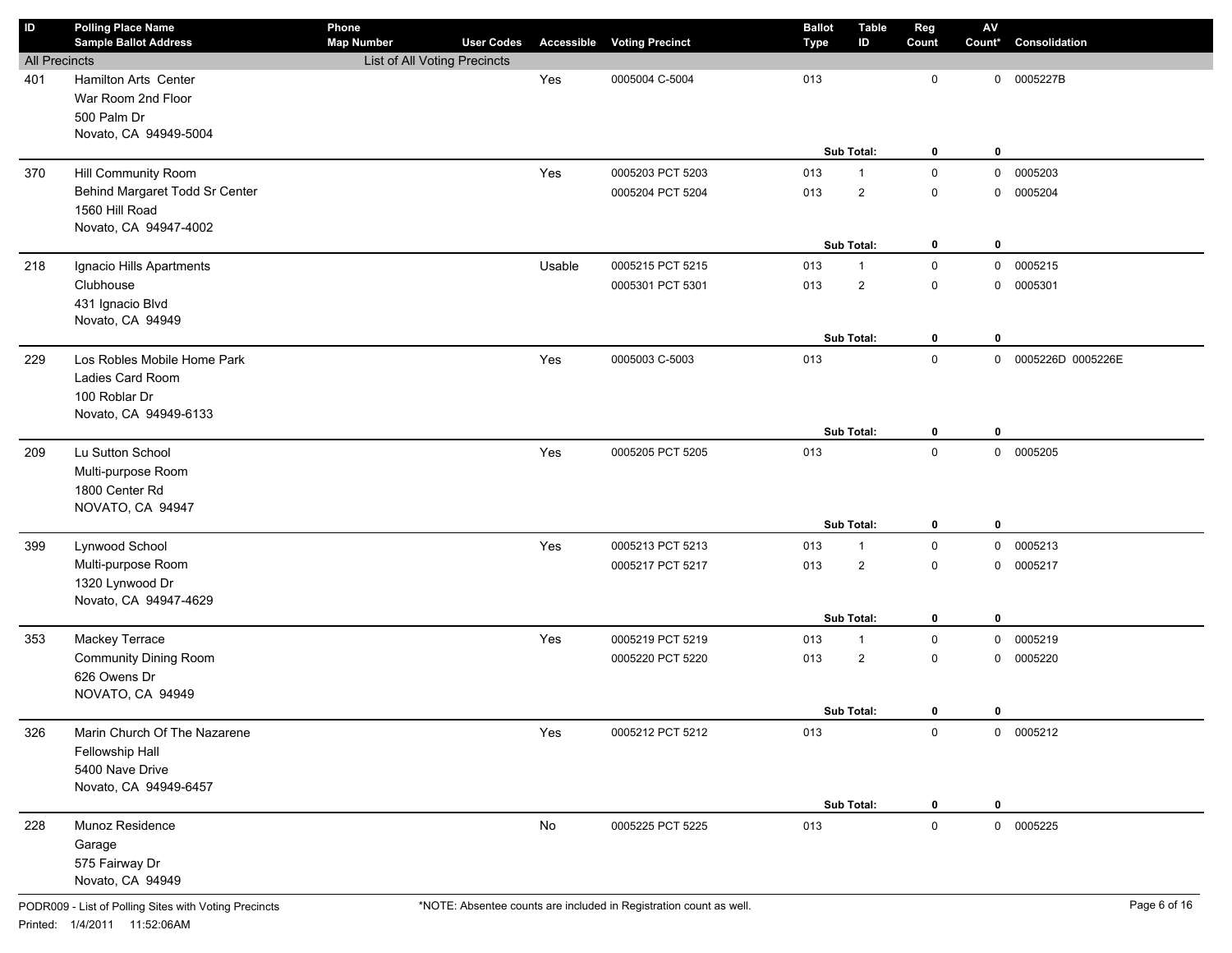| $\sf ID$             | <b>Polling Place Name</b><br><b>Sample Ballot Address</b> | Phone<br><b>Map Number</b>          | <b>User Codes</b> |        | <b>Accessible Voting Precinct</b> | <b>Ballot</b><br><b>Type</b> | <b>Table</b><br>ID | Reg<br>Count        | $\mathsf{AV}$<br>Count* | Consolidation     |
|----------------------|-----------------------------------------------------------|-------------------------------------|-------------------|--------|-----------------------------------|------------------------------|--------------------|---------------------|-------------------------|-------------------|
| <b>All Precincts</b> |                                                           | <b>List of All Voting Precincts</b> |                   |        |                                   |                              |                    |                     |                         |                   |
|                      |                                                           |                                     |                   |        |                                   |                              | Sub Total:         | $\mathbf 0$         | $\bf{0}$                |                   |
| 237                  | No Marin Water District Ofc                               |                                     |                   | Yes    | 0005222 PCT 5222                  | 013                          |                    | $\mathbf 0$         |                         | 0 0005222         |
|                      | Front Lobby                                               |                                     |                   |        |                                   |                              |                    |                     |                         |                   |
|                      | Redwood Hwy & Rush Creek Pl                               |                                     |                   |        |                                   |                              |                    |                     |                         |                   |
|                      | Novato, CA 94945-2426                                     |                                     |                   |        |                                   |                              |                    |                     |                         |                   |
|                      |                                                           |                                     |                   |        |                                   |                              | Sub Total:         | $\mathbf 0$         | $\mathbf 0$             |                   |
| 202                  | Novato Community House                                    |                                     |                   | Yes    | 0005102 PCT 5102                  | 013                          |                    | $\mathsf 0$         |                         | 0 0005102         |
|                      | Lobby                                                     |                                     |                   |        |                                   |                              |                    |                     |                         |                   |
|                      | Machin Ave                                                |                                     |                   |        |                                   |                              |                    |                     |                         |                   |
|                      | Novato, CA 94945-3233                                     |                                     |                   |        |                                   |                              | Sub Total:         | $\pmb{0}$           | $\mathbf 0$             |                   |
| 234                  | Novato Fire Station #1                                    |                                     |                   | Yes    | 0005216 PCT 5216                  | 013                          |                    | $\mathsf 0$         |                         | 0 0005216         |
|                      | Second Floor Training Room                                |                                     |                   |        |                                   |                              |                    |                     |                         |                   |
|                      | 7025 Redwood Blvd                                         |                                     |                   |        |                                   |                              |                    |                     |                         |                   |
|                      | Novato, CA 94949                                          |                                     |                   |        |                                   |                              |                    |                     |                         |                   |
|                      |                                                           |                                     |                   |        |                                   |                              | Sub Total:         | $\mathbf 0$         | $\pmb{0}$               |                   |
| 350                  | Novato Fire Station #2                                    |                                     |                   | Usable | 0005303 PCT 5303                  | 013                          | $\mathbf{1}$       | $\mathbf 0$         | $\mathsf{O}$            | 0005303           |
|                      | <b>Tower Training Room</b>                                |                                     |                   |        | 0005304 PCT 5304                  | 013                          | $\overline{2}$     | $\mathsf 0$         | $\mathbf 0$             | 0005304           |
|                      | 450 Atherton Ave-corner Olive                             |                                     |                   |        |                                   |                              |                    |                     |                         |                   |
|                      | Novato, CA 94945-3461                                     |                                     |                   |        |                                   |                              |                    |                     |                         |                   |
|                      |                                                           |                                     |                   |        |                                   |                              | Sub Total:         | $\mathbf 0$         | $\bf{0}$                |                   |
| 232                  | Novato Fire Station #3                                    |                                     |                   | Yes    | 0005223 PCT 5223                  | 013                          | $\mathbf{1}$       | $\pmb{0}$           | $\mathbf 0$             | 0005223           |
|                      | Engine Room                                               |                                     |                   |        | 0005224 PCT 5224                  | 013                          | $\overline{2}$     | $\mathsf 0$         | $\mathbf 0$             | 0005224           |
|                      | 65 San Ramon Way                                          |                                     |                   |        |                                   |                              |                    |                     |                         |                   |
|                      | Novato, CA 94945-1638                                     |                                     |                   |        |                                   |                              | Sub Total:         | $\mathbf 0$         | $\mathbf 0$             |                   |
| 340                  | Novato Human Needs Center                                 |                                     |                   | No     | 0005206 PCT 5206                  | 013                          | $\mathbf{1}$       | $\mathsf 0$         | $\mathbf{0}$            | 0005206           |
|                      | <b>Community Room</b>                                     |                                     |                   |        | 0005207 PCT 5207                  | 013                          | $\overline{2}$     | $\pmb{0}$           |                         | 0 0005207         |
|                      | 1907 Novato Blvd                                          |                                     |                   |        |                                   |                              |                    |                     |                         |                   |
|                      | NOVATO, CA 94947                                          |                                     |                   |        |                                   |                              |                    |                     |                         |                   |
|                      |                                                           |                                     |                   |        |                                   |                              | Sub Total:         | 0                   | $\pmb{0}$               |                   |
| 348                  | Novato Library                                            |                                     |                   | Yes    | 0005001 C-5001                    | 013                          |                    | $\mathbf 0$         |                         | 0 0005200 0005210 |
|                      | Community Room                                            |                                     |                   |        |                                   |                              |                    |                     |                         |                   |
|                      | 1720 Novato Blvd                                          |                                     |                   |        |                                   |                              |                    |                     |                         |                   |
|                      | Novato, CA 94947-3049                                     |                                     |                   |        |                                   |                              |                    |                     |                         |                   |
|                      |                                                           |                                     |                   |        |                                   |                              | Sub Total:         | $\mathbf 0$         | $\mathbf 0$             |                   |
| 373                  | Novato Oaks Inn                                           |                                     |                   | No     | 0005221 PCT 5221                  | 013                          |                    | $\mathsf{O}\xspace$ | $\mathbf 0$             | 0005221           |
|                      | Lobby Area                                                |                                     |                   |        |                                   |                              |                    |                     |                         |                   |
|                      | 215 Alameda Del Prado                                     |                                     |                   |        |                                   |                              |                    |                     |                         |                   |
|                      | Novato, CA 94949-6657                                     |                                     |                   |        |                                   |                              |                    |                     |                         |                   |
|                      |                                                           |                                     |                   |        |                                   |                              | Sub Total:         | $\mathbf 0$         | $\mathbf 0$             |                   |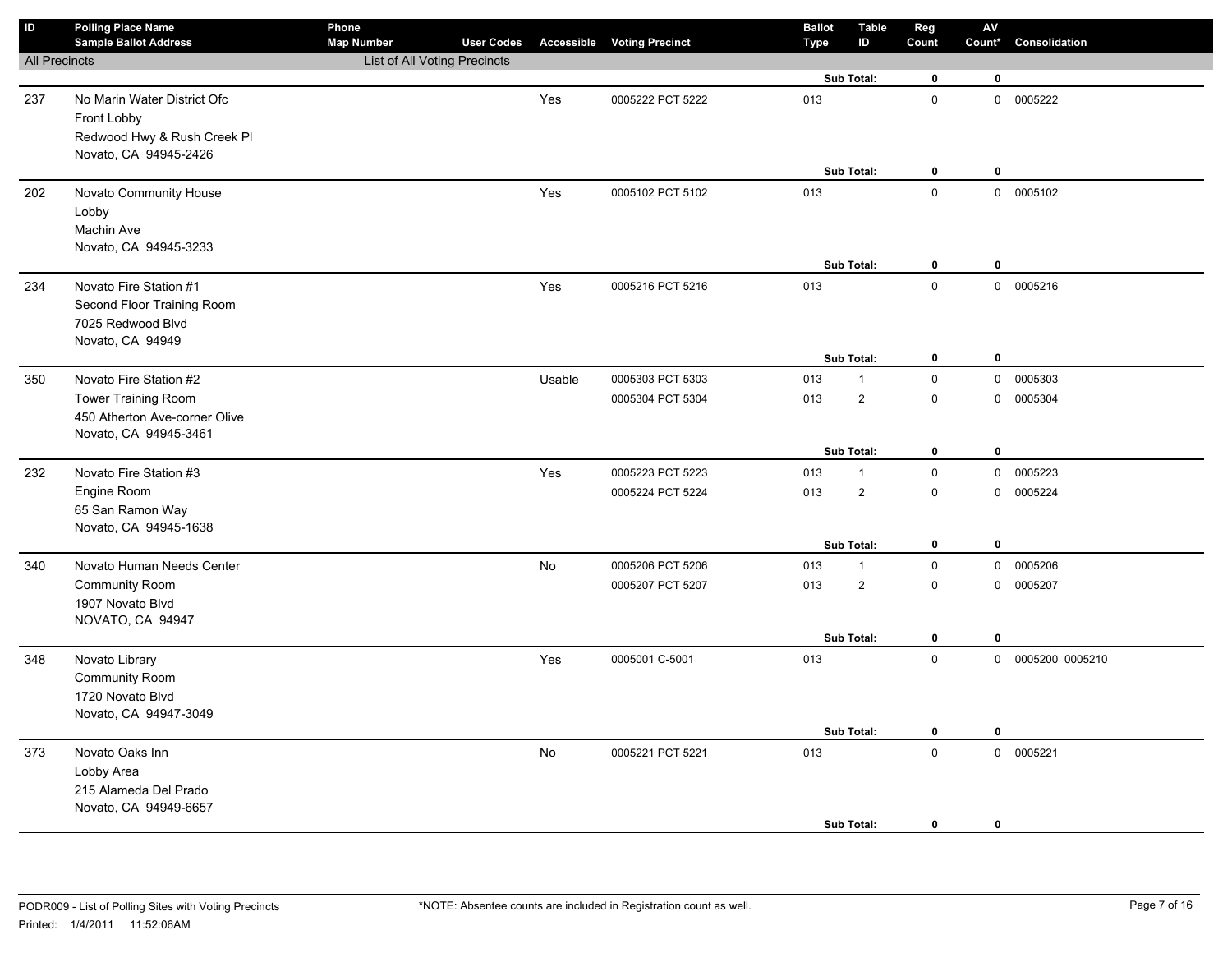| $\mathsf{ID}$        | <b>Polling Place Name</b><br><b>Sample Ballot Address</b>                                                                                                                                 | Phone<br><b>Map Number</b>   | <b>User Codes</b> |            |                                    | <b>Ballot</b>     | <b>Table</b><br>ID                    | Reg                   | $\mathsf{A}\mathsf{V}$<br>Count* | Consolidation                |
|----------------------|-------------------------------------------------------------------------------------------------------------------------------------------------------------------------------------------|------------------------------|-------------------|------------|------------------------------------|-------------------|---------------------------------------|-----------------------|----------------------------------|------------------------------|
| <b>All Precincts</b> |                                                                                                                                                                                           | List of All Voting Precincts |                   |            | <b>Accessible Voting Precinct</b>  | Type              |                                       | Count                 |                                  |                              |
| 205                  | Novato School District Offices                                                                                                                                                            |                              |                   | No         | 0005201 PCT 5201                   | 013               |                                       | 0                     | 0                                | 0005201                      |
|                      | Conference Room 107                                                                                                                                                                       |                              |                   |            |                                    |                   |                                       |                       |                                  |                              |
|                      | 1015 Seventh St                                                                                                                                                                           |                              |                   |            |                                    |                   |                                       |                       |                                  |                              |
|                      | Novato, CA 94945-2228                                                                                                                                                                     |                              |                   |            |                                    |                   |                                       |                       |                                  |                              |
|                      |                                                                                                                                                                                           |                              |                   |            |                                    |                   | Sub Total:                            | 0                     | 0                                |                              |
| 203                  | Olive School                                                                                                                                                                              |                              |                   | Usable     | 0005103 PCT 5103                   | 013               |                                       | $\mathbf 0$           |                                  | 0 0005103                    |
|                      | Multi-purpose Room                                                                                                                                                                        |                              |                   |            |                                    |                   |                                       |                       |                                  |                              |
|                      | 629 Plum St-park Lot Off Olive                                                                                                                                                            |                              |                   |            |                                    |                   |                                       |                       |                                  |                              |
|                      | NOVATO, CA 94945                                                                                                                                                                          |                              |                   |            |                                    |                   |                                       |                       |                                  |                              |
|                      |                                                                                                                                                                                           |                              |                   |            |                                    |                   | Sub Total:                            | 0                     | 0                                |                              |
| 175                  | Pleasant Valley School                                                                                                                                                                    |                              |                   | Yes        | 0004501 PCT 4501                   | 011               |                                       | $\mathbf 0$           |                                  | 0 0004501                    |
|                      | Room E-2                                                                                                                                                                                  |                              |                   |            |                                    |                   |                                       |                       |                                  |                              |
|                      | 755 Sutro Ave                                                                                                                                                                             |                              |                   |            |                                    |                   |                                       |                       |                                  |                              |
|                      | Novato, CA 94947                                                                                                                                                                          |                              |                   |            |                                    |                   |                                       |                       |                                  |                              |
|                      |                                                                                                                                                                                           |                              |                   |            |                                    |                   | Sub Total:                            | 0                     | $\mathbf 0$                      |                              |
| 210                  | Presbyterian Church Of Novato                                                                                                                                                             |                              |                   | Yes        | 0004503 PCT 4503                   | 011               | $\mathbf{1}$                          | $\mathsf 0$           | $\mathbf 0$                      | 0004503                      |
|                      | <b>Trevitt Hall</b>                                                                                                                                                                       |                              |                   |            | 0005300 PCT 5300                   | 013               | $\overline{2}$                        | 0                     | 0                                | 0005300                      |
|                      | 710 Wilson Ave                                                                                                                                                                            |                              |                   |            |                                    |                   |                                       |                       |                                  |                              |
|                      | Novato, CA 94947                                                                                                                                                                          |                              |                   |            |                                    |                   | Sub Total:                            | 0                     | $\mathbf 0$                      |                              |
|                      |                                                                                                                                                                                           |                              |                   |            |                                    |                   |                                       | $\mathbf 0$           |                                  |                              |
| 212                  | Seventh Day Adventist Church<br>Multi-purpose Room                                                                                                                                        |                              |                   | Yes        | 0005209 PCT 5209                   | 013               |                                       |                       |                                  | 0 0005209                    |
|                      | 495 San Marin Dr                                                                                                                                                                          |                              |                   |            |                                    |                   |                                       |                       |                                  |                              |
|                      | Novato, CA 94945-1335                                                                                                                                                                     |                              |                   |            |                                    |                   |                                       |                       |                                  |                              |
|                      |                                                                                                                                                                                           |                              |                   |            |                                    |                   | Sub Total:                            | 0                     | $\mathbf 0$                      |                              |
| 176                  | Sinaloa School                                                                                                                                                                            |                              |                   | Yes        | 0004502 PCT 4502                   | 011               |                                       | $\mathbf 0$           |                                  | 0 0004502                    |
|                      |                                                                                                                                                                                           |                              |                   |            |                                    |                   |                                       |                       |                                  |                              |
|                      |                                                                                                                                                                                           |                              |                   |            |                                    |                   |                                       |                       |                                  |                              |
|                      | Novato, CA 94947-3810                                                                                                                                                                     |                              |                   |            |                                    |                   |                                       |                       |                                  |                              |
|                      |                                                                                                                                                                                           |                              |                   |            |                                    |                   | Sub Total:                            | 0                     | $\mathbf 0$                      |                              |
| 374                  | United Methodist Church                                                                                                                                                                   |                              |                   | Yes        | 0005211 PCT 5211                   | 013               | $\mathbf{1}$                          | $\mathbf 0$           | 0                                | 0005211                      |
|                      | Social Hall                                                                                                                                                                               |                              |                   |            | 0005214 PCT 5214                   | 013               | $\overline{2}$                        | 0                     | 0                                | 0005214                      |
|                      | 1473 South Novato Blvd                                                                                                                                                                    |                              |                   |            | 0005218 PCT 5218                   | 013               | 3                                     | 0                     | 0                                | 0005218                      |
|                      |                                                                                                                                                                                           |                              |                   |            |                                    |                   |                                       |                       |                                  |                              |
|                      |                                                                                                                                                                                           |                              |                   |            |                                    |                   |                                       |                       |                                  |                              |
|                      |                                                                                                                                                                                           |                              |                   |            |                                    |                   |                                       |                       |                                  |                              |
|                      |                                                                                                                                                                                           |                              |                   |            |                                    |                   |                                       |                       |                                  |                              |
|                      |                                                                                                                                                                                           |                              |                   |            |                                    |                   |                                       |                       |                                  |                              |
|                      |                                                                                                                                                                                           |                              |                   |            |                                    |                   | Sub Total:                            | 0                     | $\mathbf 0$                      |                              |
|                      |                                                                                                                                                                                           |                              |                   |            | 0004100 PCT 4100                   |                   | $\mathbf{1}$                          | $\mathbf 0$           |                                  | 0 0004100                    |
|                      |                                                                                                                                                                                           |                              |                   |            |                                    |                   |                                       |                       |                                  |                              |
|                      | 4th & B St                                                                                                                                                                                |                              |                   |            |                                    |                   |                                       |                       |                                  |                              |
|                      | Point Reyes, CA 94956                                                                                                                                                                     |                              |                   |            |                                    |                   |                                       |                       |                                  |                              |
| 161<br>285           | Library<br>2045 Vineyard Rd<br>NOVATO, CA 94947<br>Wild Horse Valley Clubhouse<br>110 Wild Horse Valley Dr<br>NOVATO, CA 94947<br>Pt. Reyes Fire Station<br><b>Community Meeting Room</b> |                              |                   | Yes<br>Yes | 0004005 C-4005<br>0004102 PCT 4102 | 011<br>008<br>008 | Sub Total:<br>$\overline{\mathbf{c}}$ | 0<br>$\mathbf 0$<br>0 | 0<br>0                           | 0 0004202 0004203<br>0004102 |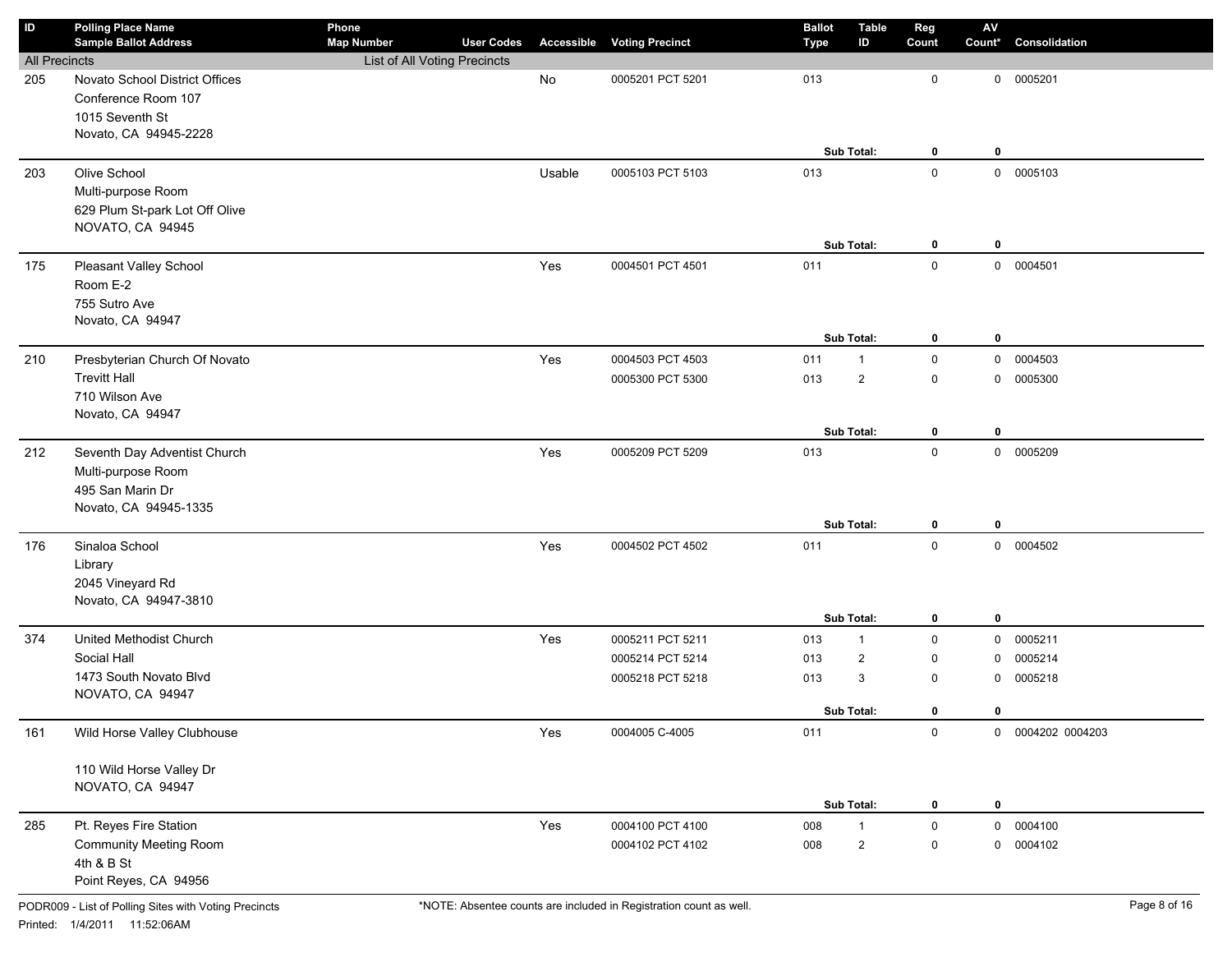| ID                   | <b>Polling Place Name</b><br><b>Sample Ballot Address</b> | Phone<br><b>Map Number</b>          | <b>User Codes</b> |        | <b>Accessible Voting Precinct</b> | <b>Ballot</b><br><b>Type</b> | <b>Table</b><br>ID | Reg<br>Count | ${\sf AV}$<br>Count* | Consolidation      |
|----------------------|-----------------------------------------------------------|-------------------------------------|-------------------|--------|-----------------------------------|------------------------------|--------------------|--------------|----------------------|--------------------|
| <b>All Precincts</b> |                                                           | <b>List of All Voting Precincts</b> |                   |        |                                   |                              |                    |              |                      |                    |
|                      |                                                           |                                     |                   |        |                                   |                              | Sub Total:         | $\mathbf 0$  | $\bf{0}$             |                    |
| 73                   | Ross School                                               |                                     |                   | Yes    | 0002012 C-2012                    | 005                          |                    | $\mathbf 0$  |                      | 0 0002400B 0002401 |
|                      | Front Hall                                                |                                     |                   |        |                                   |                              |                    |              |                      |                    |
|                      | 9 Lagunitas Rd                                            |                                     |                   |        |                                   |                              |                    |              |                      |                    |
|                      | Ross, CA 94957                                            |                                     |                   |        |                                   |                              |                    |              |                      |                    |
|                      |                                                           |                                     |                   |        |                                   |                              | Sub Total:         | $\mathbf 0$  | 0                    |                    |
| 74                   | St John's Episcopal Church                                |                                     |                   | Yes    | 0002402 PCT 2402                  | 005                          |                    | $\mathbf 0$  |                      | 0 0002402          |
|                      | Parish Hall                                               |                                     |                   |        |                                   |                              |                    |              |                      |                    |
|                      | 14 Lagunitas Rd                                           |                                     |                   |        |                                   |                              |                    |              |                      |                    |
|                      | Ross, CA 94957                                            |                                     |                   |        |                                   |                              |                    |              |                      |                    |
|                      |                                                           |                                     |                   |        |                                   |                              | Sub Total:         | $\pmb{0}$    | $\pmb{0}$            |                    |
| 83                   | American Legion Hall                                      |                                     |                   | No     | 0002205 PCT 2205                  | 003                          | $\mathbf{1}$       | $\mathbf 0$  | $\mathbf 0$          | 0002205            |
|                      | (log Cabin)                                               |                                     |                   |        | 0002206 PCT 2206                  | 003                          | $\sqrt{2}$         | $\mathsf 0$  | $\mathsf{O}\xspace$  | 0002206            |
|                      | 120 Veterans Place<br>San Anselmo, CA 94960               |                                     |                   |        |                                   |                              |                    |              |                      |                    |
|                      |                                                           |                                     |                   |        |                                   |                              | Sub Total:         | $\mathbf 0$  | $\pmb{0}$            |                    |
| 59                   | Prudential California Realty                              |                                     |                   | Usable | 0002008 C-2008                    | 003                          |                    | $\mathsf 0$  |                      | 0 0002208 0002209  |
|                      | Downstairs Main Room                                      |                                     |                   |        |                                   |                              |                    |              |                      |                    |
|                      | 1604 Sir Francis Drake Blv                                |                                     |                   |        |                                   |                              |                    |              |                      |                    |
|                      | SAN ANSELMO, CA 94960                                     |                                     |                   |        |                                   |                              |                    |              |                      |                    |
|                      |                                                           |                                     |                   |        |                                   |                              | Sub Total:         | $\mathbf 0$  | $\mathbf 0$          |                    |
| 58                   | Ross Valley Fire Station #19                              |                                     |                   | Usable | 0002207 PCT 2207                  | 003                          |                    | $\pmb{0}$    |                      | 0 0002207          |
|                      | Engine Room                                               |                                     |                   |        |                                   |                              |                    |              |                      |                    |
|                      | 777 San Anselmo Ave                                       |                                     |                   |        |                                   |                              |                    |              |                      |                    |
|                      | SAN ANSELMO, CA 94960                                     |                                     |                   |        |                                   |                              |                    |              |                      |                    |
|                      |                                                           |                                     |                   |        |                                   |                              | Sub Total:         | $\mathbf 0$  | $\bf{0}$             |                    |
| 357                  | Ross Valley Fire Station #20                              |                                     |                   | Yes    | 0002009 C-2009                    | 003                          | $\mathbf{1}$       | $\mathsf 0$  | $\mathbf{0}$         | 0002210 0002211    |
|                      | Engine Room                                               |                                     |                   |        | 0002010 C-2010                    | 003                          | $\sqrt{2}$         | $\mathbf 0$  | 0                    | 0002212 0002213    |
|                      | Arroyo & Butterfield Rd<br>San Anselmo, CA 94960-1262     |                                     |                   |        |                                   |                              |                    |              |                      |                    |
|                      |                                                           |                                     |                   |        |                                   |                              | Sub Total:         | $\mathbf 0$  | $\pmb{0}$            |                    |
| 247                  | Sleepy Hollow Homes Association                           |                                     |                   | Usable | 0002600 PCT 2600                  | 003                          | $\mathbf{1}$       | $\mathbf 0$  | $\mathbf 0$          | 0002600            |
|                      | Main Room                                                 |                                     |                   |        | 0002602 PCT 2602                  | 003                          | $\sqrt{2}$         | $\mathsf 0$  | $\mathbf 0$          | 0002602            |
|                      | 1317 Butterfield Rd                                       |                                     |                   |        |                                   |                              |                    |              |                      |                    |
|                      | San Anselmo, CA 94960-1055                                |                                     |                   |        |                                   |                              |                    |              |                      |                    |
|                      |                                                           |                                     |                   |        |                                   |                              | Sub Total:         | $\mathbf 0$  | $\mathbf 0$          |                    |
| 81                   | Sleepy Hollow Presbyterian Church                         |                                     |                   | Yes    | 0002601 PCT 2601                  | 003                          |                    | $\pmb{0}$    |                      | 0 0002601          |
|                      | Multi-purpose Room                                        |                                     |                   |        |                                   |                              |                    |              |                      |                    |
|                      | 100 Tarry Rd                                              |                                     |                   |        |                                   |                              |                    |              |                      |                    |
|                      | San Anselmo, CA 94960-1066                                |                                     |                   |        |                                   |                              |                    |              |                      |                    |
|                      |                                                           |                                     |                   |        |                                   |                              | Sub Total:         | $\mathbf 0$  | 0                    |                    |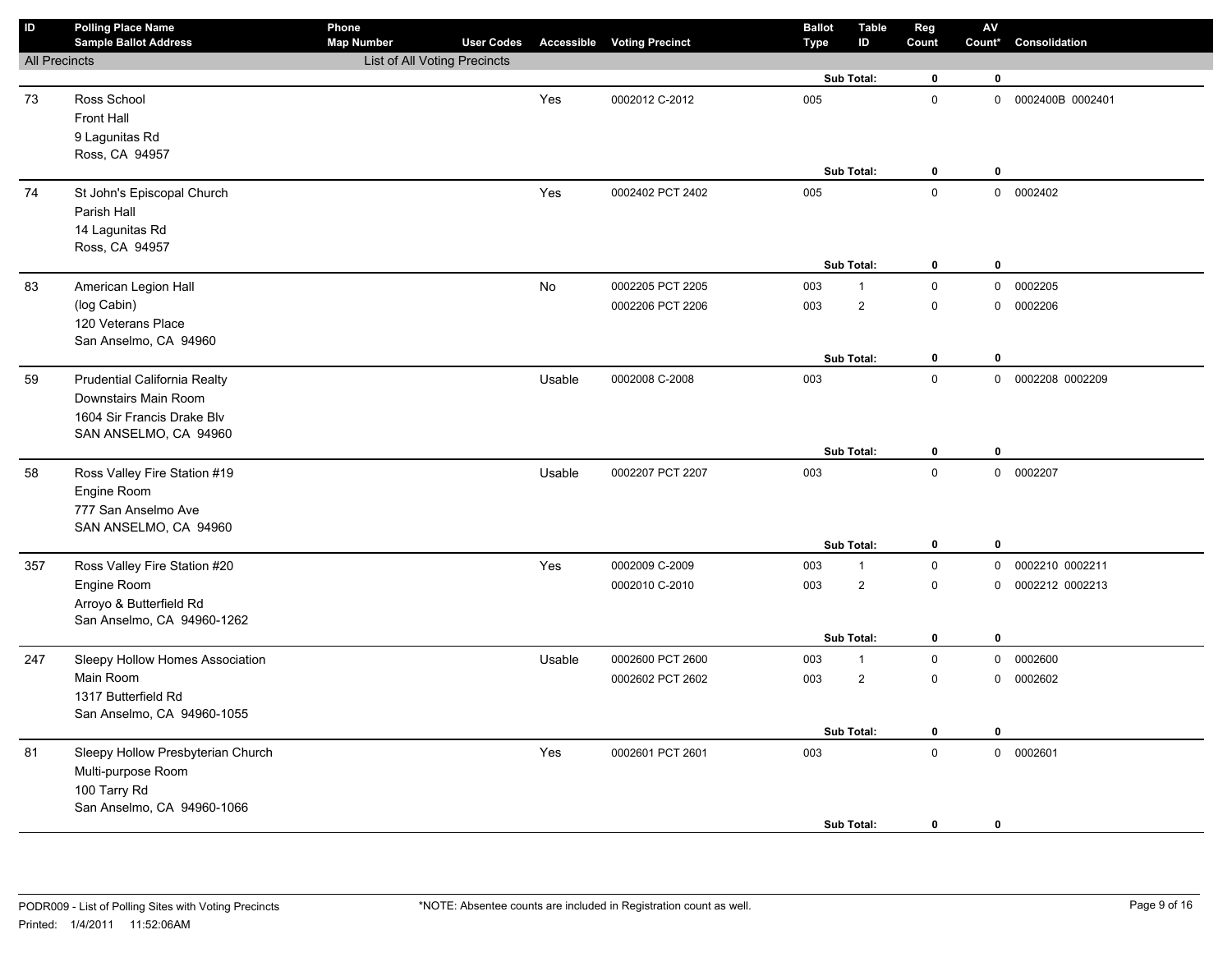| ID                   | <b>Polling Place Name</b><br><b>Sample Ballot Address</b> | Phone<br><b>Map Number</b>   | <b>User Codes</b> |        | <b>Accessible Voting Precinct</b> | <b>Ballot</b><br><b>Type</b> | <b>Table</b><br>ID | Reg<br>Count | $\mathsf{AV}$<br>Count* | Consolidation     |
|----------------------|-----------------------------------------------------------|------------------------------|-------------------|--------|-----------------------------------|------------------------------|--------------------|--------------|-------------------------|-------------------|
| <b>All Precincts</b> |                                                           | List of All Voting Precincts |                   |        |                                   |                              |                    |              |                         |                   |
| 55                   | Wade Thomas School                                        |                              |                   | Usable | 0002007 C-2007                    | 003                          | 1                  | $\mathbf 0$  | 0                       | 0002202 0002204   |
|                      | Multipurpose Room                                         |                              |                   |        | 0002201 PCT 2201                  | 003                          | $\overline{2}$     | $\mathbf 0$  | 0                       | 0002201           |
|                      | Ross At Kensington                                        |                              |                   |        |                                   |                              |                    |              |                         |                   |
|                      | San Anselmo, CA 94960-2941                                |                              |                   |        |                                   |                              |                    |              |                         |                   |
|                      |                                                           |                              |                   |        |                                   |                              | Sub Total:         | 0            | 0                       |                   |
| 170                  | San Geronimo Valley Community Center                      |                              |                   | Yes    | 0004400 PCT 4400                  | 008                          | $\mathbf{1}$       | $\mathsf 0$  |                         | 0 0004400         |
|                      | West Room                                                 |                              |                   |        | 0004401 PCT 4401                  | 008                          | $\overline{c}$     | $\mathbf 0$  | 0                       | 0004401           |
|                      | Sir Francis Drake Blvd                                    |                              |                   |        |                                   |                              |                    |              |                         |                   |
|                      | San Geronimo, CA 94963                                    |                              |                   |        |                                   |                              |                    |              |                         |                   |
|                      |                                                           |                              |                   |        |                                   |                              | Sub Total:         | 0            | 0                       |                   |
| 400                  | Aegis Of San Rafael                                       |                              |                   | No     | 0001006 C-1006                    | 001                          |                    | $\mathsf 0$  |                         | 0 0001122 0001123 |
|                      | Living Room                                               |                              |                   |        |                                   |                              |                    |              |                         |                   |
|                      | 111 Merrydale Rd                                          |                              |                   |        |                                   |                              |                    |              |                         |                   |
|                      | San Rafael, CA 94903-4070                                 |                              |                   |        |                                   |                              |                    |              | $\mathbf 0$             |                   |
|                      |                                                           |                              |                   |        |                                   |                              | Sub Total:         | 0            |                         |                   |
| 97                   | <b>Carpenters Union Hall</b>                              |                              |                   | Yes    | 0002020 C-2020                    | 003                          | $\mathbf{1}$       | $\mathsf 0$  | $\mathbf 0$             | 0002903 0002906   |
|                      | Large Hall<br>647 Lindaro St                              |                              |                   |        | 0002021 C-2021                    | 003                          | $\overline{2}$     | $\mathbf 0$  | 0                       | 0002904 0002905   |
|                      | San Rafael, CA 94901-3960                                 |                              |                   |        |                                   |                              |                    |              |                         |                   |
|                      |                                                           |                              |                   |        |                                   |                              | Sub Total:         | 0            | $\mathbf 0$             |                   |
| 8                    | Christ Presbyterian Church                                |                              |                   | Yes    | 0001002 C-1002                    | 001                          | $\mathbf{1}$       | $\mathsf 0$  |                         | 0 0001108 0001116 |
|                      | Sanctuary                                                 |                              |                   |        | 0001003 C-1003                    | 001                          | $\overline{2}$     | $\mathbf 0$  | 0                       | 0001109 0001115   |
|                      | 620 Del Ganado Rd                                         |                              |                   |        | 0001113 PCT 1113                  | 001                          | 3                  | $\mathbf 0$  | 0                       | 0001113           |
|                      | SAN RAFAEL, CA 94903                                      |                              |                   |        |                                   |                              |                    |              |                         |                   |
|                      |                                                           |                              |                   |        |                                   |                              | <b>Sub Total:</b>  | 0            | $\mathbf 0$             |                   |
| 354                  | Contempo Marin                                            |                              |                   | Yes    | 0001114 PCT 1114                  | 001                          | $\mathbf{1}$       | $\mathsf 0$  |                         | 0 0001114         |
|                      | Conference Room                                           |                              |                   |        | 0001125 PCT 1125                  | 001                          | $\overline{2}$     | $\mathbf 0$  |                         | 0 0001125         |
|                      | 400 Yosemite Rd                                           |                              |                   |        |                                   |                              |                    |              |                         |                   |
|                      | San Rafael, CA 94903-2232                                 |                              |                   |        |                                   |                              |                    |              |                         |                   |
|                      |                                                           |                              |                   |        |                                   |                              | Sub Total:         | 0            | $\mathbf 0$             |                   |
| $\overline{4}$       | First Presbyterian Church                                 |                              |                   | Yes    | 0001001 C-1001                    | 001                          | $\mathbf{1}$       | $\mathbf 0$  | $\mathbf 0$             | 0001104 0001105   |
|                      | Canoles Hall (enter Mission Ave)<br>1510 5th Ave          |                              |                   |        | 0002907 PCT 2907                  | 003                          | $\overline{2}$     | $\mathbf 0$  | 0                       | 0002907           |
|                      | San Rafael, CA 94901                                      |                              |                   |        |                                   |                              |                    |              |                         |                   |
|                      |                                                           |                              |                   |        |                                   |                              | Sub Total:         | 0            | 0                       |                   |
| 30                   | Glenwood School                                           |                              |                   | Yes    | 0001011 C-1011                    | 001                          |                    | $\mathsf{O}$ |                         | 0 0001208 0001209 |
|                      | Library                                                   |                              |                   |        |                                   |                              |                    |              |                         |                   |
|                      | 25 Castlewood Dr                                          |                              |                   |        |                                   |                              |                    |              |                         |                   |
|                      | SAN RAFAEL, CA 94901                                      |                              |                   |        |                                   |                              |                    |              |                         |                   |
|                      |                                                           |                              |                   |        |                                   |                              | Sub Total:         | 0            | 0                       |                   |
| 19                   | Golden Hinde                                              |                              |                   | Yes    | 0001124 PCT 1124                  | 001                          | $\mathbf{1}$       | $\mathsf 0$  |                         | 0 0001124         |
|                      | Recreation Room                                           |                              |                   |        | 0001701 PCT 1701                  | 001                          | $\overline{a}$     | 0            |                         | 0 0001701         |
|                      | 5 Golden Hinde Blv                                        |                              |                   |        |                                   |                              |                    |              |                         |                   |
|                      | SAN RAFAEL, CA 94903                                      |                              |                   |        |                                   |                              |                    |              |                         |                   |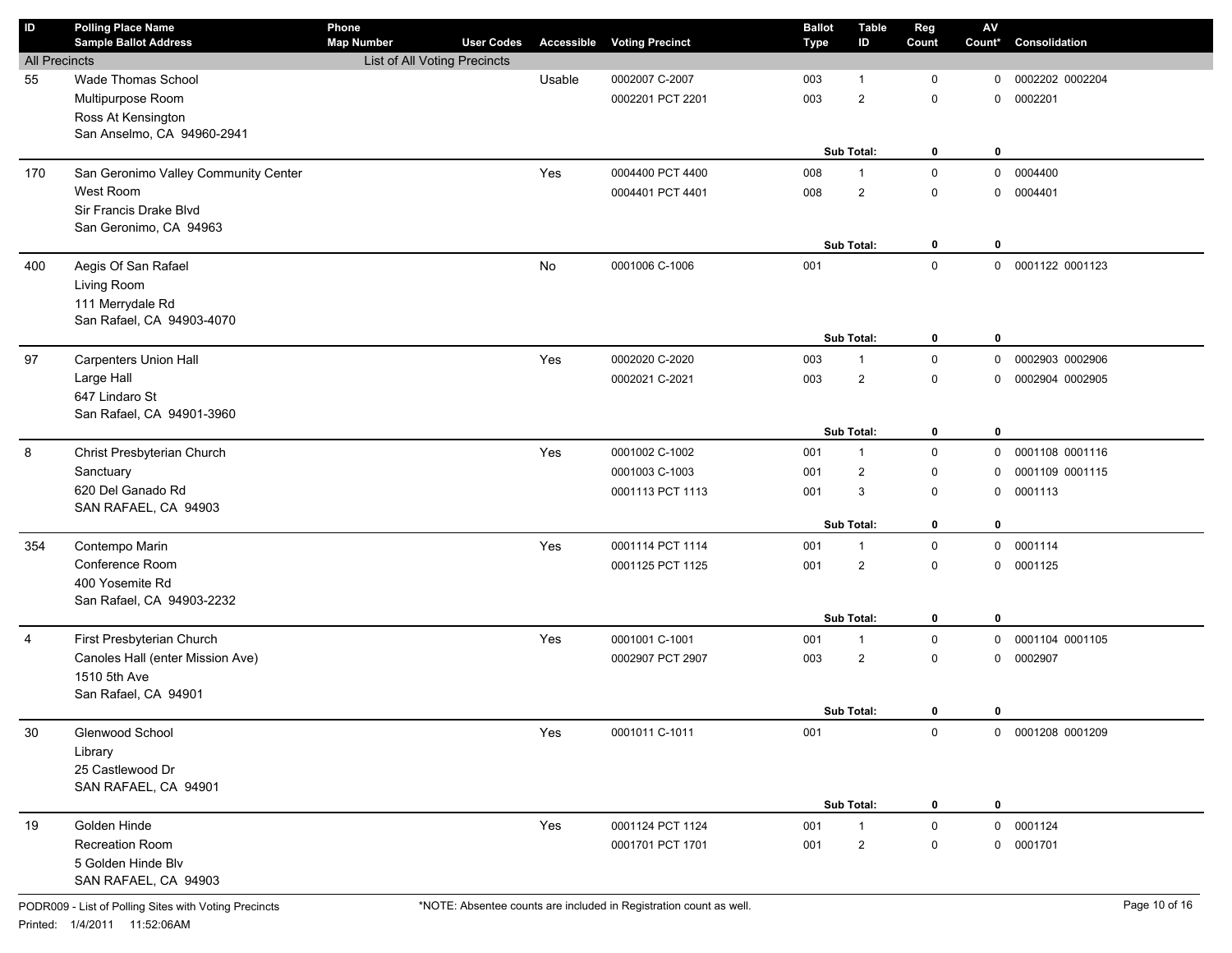| $\mathsf{ID}$        | <b>Polling Place Name</b><br><b>Sample Ballot Address</b>                                                  | Phone<br><b>Map Number</b>   | <b>User Codes</b> |     | <b>Accessible Voting Precinct</b>    | <b>Ballot</b><br><b>Type</b> | <b>Table</b><br>ID           | Reg<br>Count               | $\mathsf{A}\mathsf{V}$<br>Count* | Consolidation                      |
|----------------------|------------------------------------------------------------------------------------------------------------|------------------------------|-------------------|-----|--------------------------------------|------------------------------|------------------------------|----------------------------|----------------------------------|------------------------------------|
| <b>All Precincts</b> |                                                                                                            | List of All Voting Precincts |                   |     |                                      |                              |                              |                            |                                  |                                    |
|                      |                                                                                                            |                              |                   |     |                                      |                              | Sub Total:                   | 0                          | $\mathbf 0$                      |                                    |
| 319                  | Korean Presbyterian Church<br>Classroom<br>635 Adrian Way<br>San Rafael, CA 94903                          |                              |                   | Yes | 0001013 C-1013                       | 001                          | <b>Sub Total:</b>            | $\mathsf 0$<br>0           | $\mathbf 0$                      | 0 0001503 0001504                  |
| 343                  | Lincoln Hill Community Church                                                                              |                              |                   | No  | 0001106 PCT 1106                     | 001                          | $\mathbf{1}$                 | $\mathsf 0$                |                                  | 0 0001106                          |
|                      | Fellowship Room-upper Lot<br>1411 Lincoln Ave<br>San Rafael, CA 94901                                      |                              |                   |     | 0001107 PCT 1107                     | 001                          | $\mathbf{2}$                 | $\mathbf 0$                |                                  | 0 0001107                          |
|                      |                                                                                                            |                              |                   |     |                                      |                              | <b>Sub Total:</b>            | 0                          | $\mathbf 0$                      |                                    |
| 355                  | Lucas Valley Community Center<br><b>Community Room</b><br>1201 Idylberry Rd<br>SAN RAFAEL, CA 94903        |                              |                   | No  | 0001604 PCT 1604<br>0001605 PCT 1605 | 001<br>001                   | 1<br>$\mathbf{2}$            | $\mathsf 0$<br>$\mathbf 0$ |                                  | 0 0001604<br>0 0001605             |
|                      |                                                                                                            |                              |                   |     |                                      |                              | Sub Total:                   | $\mathbf 0$                | $\mathbf 0$                      |                                    |
| 332                  | Marin Ballet Board Room<br>Off Grand To Belle/Elm<br>100 Elm St<br>SAN RAFAEL, CA 94901                    |                              |                   | No  | 0001008 C-1008                       | 001                          |                              | $\mathbf 0$                |                                  | 0 0001202 0001203                  |
|                      |                                                                                                            |                              |                   |     |                                      |                              | Sub Total:                   | 0                          | $\mathbf 0$                      |                                    |
| 20                   | Marin County Office Of Education<br><b>Community Room</b><br>1111 Las Gallinas Ave<br>San Rafael, CA 94903 |                              |                   | Yes | 0001005 C-1005<br>0001121 PCT 1121   | 001<br>001                   | $\mathbf{1}$<br>$\mathbf{2}$ | $\mathsf 0$<br>$\mathbf 0$ |                                  | 0 0001117 0001118<br>0 0001121     |
|                      |                                                                                                            |                              |                   |     |                                      |                              | Sub Total:                   | 0                          | $\mathbf 0$                      |                                    |
| 41                   | Marinwood Community Center                                                                                 |                              |                   | Yes | 0001014 C-1014                       | 001                          | 1                            | $\mathsf 0$                |                                  | 0 0001600 0001607                  |
|                      | <b>Reception Hall</b><br>775 Miller Creek Rd                                                               |                              |                   |     | 0001015 C-1015<br>0001016 C-1016     | 001<br>001                   | $\overline{\mathbf{c}}$<br>3 | 0<br>0                     | 0<br>0                           | 0001601 0001603<br>0001602 0001606 |
|                      | San Rafael, CA 94903                                                                                       |                              |                   |     |                                      |                              |                              |                            |                                  |                                    |
|                      |                                                                                                            |                              |                   |     |                                      |                              | Sub Total:                   | 0                          | $\mathbf 0$                      |                                    |
| 383                  | Methodist Church Of San Rafael                                                                             |                              |                   | Yes | 0001100 PCT 1100                     | 001                          | $\mathbf{1}$                 | $\mathbf 0$                |                                  | 0 0001100                          |
|                      | Fireside Room                                                                                              |                              |                   |     | 0001101 PCT 1101                     | 001                          | $\overline{\mathbf{c}}$      | 0                          | 0                                | 0001101                            |
|                      | 199 Greenfield Avenue<br>San Rafael, CA 94901                                                              |                              |                   |     | 0002006 C-2006                       | 003                          | 3                            | $\mathbf 0$                | 0                                | 0002200 0002203                    |
|                      |                                                                                                            |                              |                   |     |                                      |                              | Sub Total:                   | 0                          | 0                                |                                    |
| 16                   | Nazareth House<br>Front Lobby<br>245 Nova Albion Way<br>SAN RAFAEL, CA 94903                               |                              |                   | Yes | 0001004 C-1004                       | 001                          | Sub Total:                   | $\mathsf 0$<br>$\mathbf 0$ | 0                                | 0 0001111 0001119 0001120          |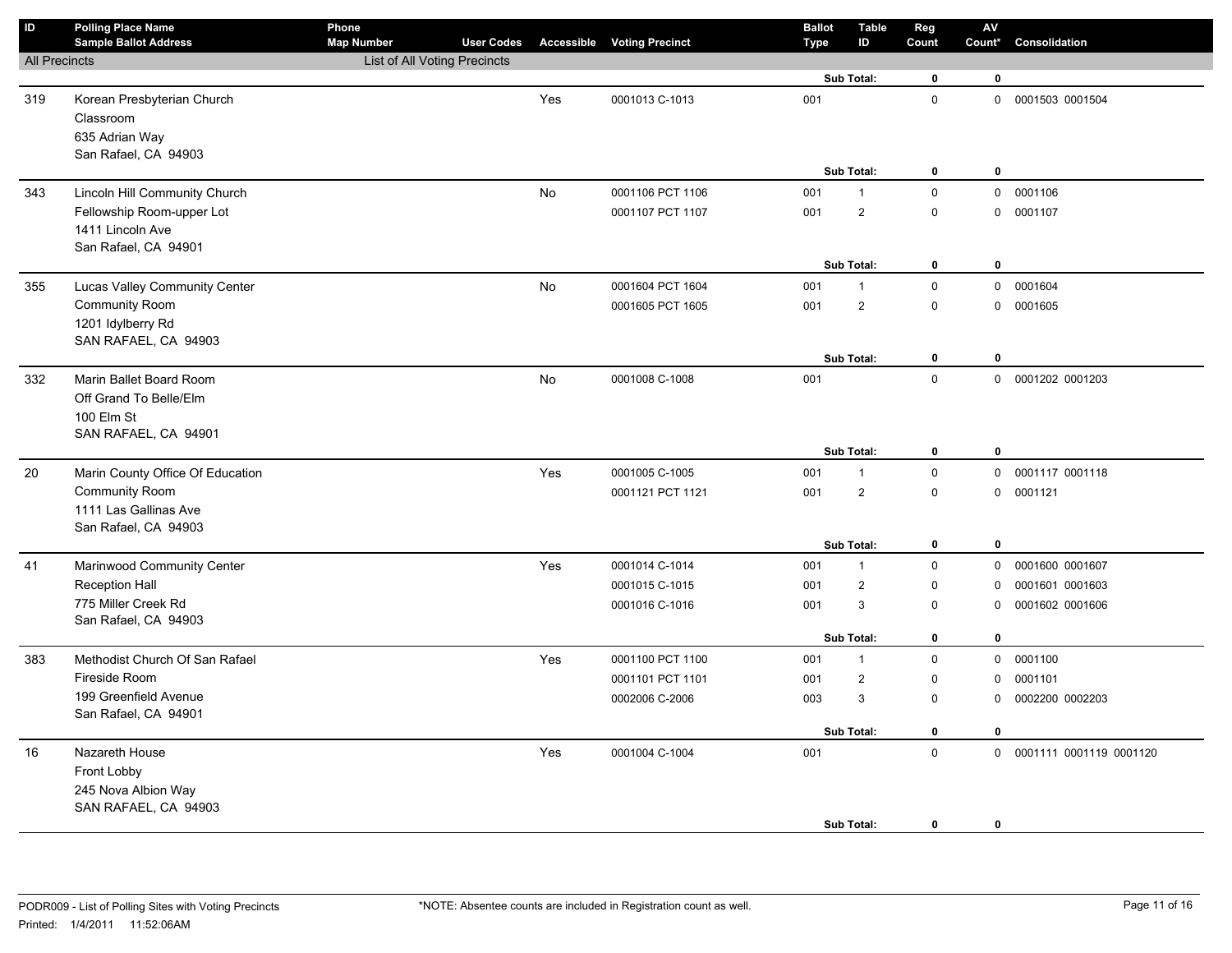| $\mathsf{ID}$        | <b>Polling Place Name</b><br><b>Sample Ballot Address</b> | Phone<br><b>Map Number</b>   | <b>User Codes</b> |        | <b>Accessible Voting Precinct</b> | <b>Ballot</b><br><b>Type</b> | <b>Table</b><br>ID | Reg<br>Count | ${\sf AV}$<br>Count* | Consolidation     |
|----------------------|-----------------------------------------------------------|------------------------------|-------------------|--------|-----------------------------------|------------------------------|--------------------|--------------|----------------------|-------------------|
| <b>All Precincts</b> |                                                           | List of All Voting Precincts |                   |        |                                   |                              |                    |              |                      |                   |
| 181                  | <b>Pickleweed Community Center</b>                        |                              |                   | Yes    | 0004600 PCT 4600                  | 008                          | 1                  | 0            | 0                    | 0004600           |
|                      | Classroom 4 & 5                                           |                              |                   |        | 0004601 PCT 4601                  | 008                          | $\overline{2}$     | $\mathbf 0$  | $\mathbf 0$          | 0004601           |
|                      | 50 Canal St                                               |                              |                   |        |                                   |                              |                    |              |                      |                   |
|                      | SAN RAFAEL, CA 94901                                      |                              |                   |        |                                   |                              |                    |              |                      |                   |
|                      |                                                           |                              |                   |        |                                   |                              | Sub Total:         | 0            | 0                    |                   |
| $\mathbf{3}$         | Rotary Manor                                              |                              |                   | Usable | 0001102 PCT 1102                  | 001                          | $\mathbf{1}$       | $\mathsf 0$  | 0                    | 0001102           |
|                      | Recreation Room                                           |                              |                   |        | 0001103 PCT 1103                  | 001                          | $\overline{2}$     | $\mathsf 0$  | $\mathbf 0$          | 0001103           |
|                      | 1821 Fifth Ave                                            |                              |                   |        |                                   |                              |                    |              |                      |                   |
|                      | San Rafael, CA 94901                                      |                              |                   |        |                                   |                              |                    |              |                      |                   |
|                      |                                                           |                              |                   |        |                                   |                              | Sub Total:         | 0            | 0                    |                   |
| 359                  | San Rafael Community Center                               |                              |                   | Yes    | 0002902 PCT 2902                  | 003                          | $\mathbf{1}$       | $\mathsf 0$  | 0                    | 0002902           |
|                      | Lounge                                                    |                              |                   |        | 0002908 PCT 2908                  | 003                          | $\overline{2}$     | $\mathsf 0$  | 0                    | 0002908           |
|                      | 618 B St                                                  |                              |                   |        |                                   |                              |                    |              |                      |                   |
|                      | SAN RAFAEL, CA 94901                                      |                              |                   |        |                                   |                              | Sub Total:         | $\mathbf 0$  | 0                    |                   |
|                      | San Rafael Fire Sta #2                                    |                              |                   |        |                                   |                              |                    |              |                      |                   |
| 33                   |                                                           |                              |                   | Usable | 0001007 C-1007                    | 001                          |                    | $\mathsf 0$  | 0                    | 0001201 0001212   |
|                      | Apparatus Floor<br>210 3rd St                             |                              |                   |        |                                   |                              |                    |              |                      |                   |
|                      | San Rafael, CA 94901                                      |                              |                   |        |                                   |                              |                    |              |                      |                   |
|                      |                                                           |                              |                   |        |                                   |                              | Sub Total:         | $\mathbf 0$  | 0                    |                   |
| 381                  | San Rafael Fire Station # 5                               |                              |                   | Usable | 0001210 PCT 1210                  | 001                          | $\mathbf{1}$       | $\mathsf 0$  | 0                    | 0001210           |
|                      | Apparatus Floor                                           |                              |                   |        | 0001211 PCT 1211                  | 001                          | $\overline{2}$     | $\mathbf 0$  | $\mathbf 0$          | 0001211           |
|                      | 955 Point San Pedro Rd                                    |                              |                   |        |                                   |                              |                    |              |                      |                   |
|                      | San Rafael, CA 94901                                      |                              |                   |        |                                   |                              |                    |              |                      |                   |
|                      |                                                           |                              |                   |        |                                   |                              | Sub Total:         | $\mathbf 0$  | 0                    |                   |
| 28                   | St Luke Presbyterian Church                               |                              |                   | No     | 0001010 C-1010                    | 001                          | $\mathbf{1}$       | $\mathsf 0$  | 0                    | 0001206 0001207   |
|                      | Bayview Room                                              |                              |                   |        | 0001017 C-1017                    | 001                          | $\overline{2}$     | $\mathbf 0$  | 0                    | 0001800 0001801   |
|                      | 10 Bayview Dr                                             |                              |                   |        |                                   |                              |                    |              |                      |                   |
|                      | SAN RAFAEL, CA 94901                                      |                              |                   |        |                                   |                              |                    |              |                      |                   |
|                      |                                                           |                              |                   |        |                                   |                              | Sub Total:         | $\mathbf 0$  | 0                    |                   |
| 26                   | <b>Trinity Community Church</b>                           |                              |                   | Yes    | 0001009 C-1009                    | 001                          |                    | $\mathsf 0$  | 0                    | 0001204 0001205   |
|                      | Lobby                                                     |                              |                   |        |                                   |                              |                    |              |                      |                   |
|                      | 1675 Grand Ave                                            |                              |                   |        |                                   |                              |                    |              |                      |                   |
|                      | SAN RAFAEL, CA 94901                                      |                              |                   |        |                                   |                              |                    |              |                      |                   |
|                      |                                                           |                              |                   |        |                                   |                              | Sub Total:         | $\mathbf{0}$ | 0                    |                   |
| 35                   | Venetia Oaks                                              |                              |                   | Usable | 0001012 C-1012                    | 001                          | $\mathbf 1$        | 0            |                      | 0 0001501 0001502 |
|                      | Recreation Room                                           |                              |                   |        | 0001500 PCT 1500                  | 001                          | $\overline{a}$     | $\mathsf 0$  | 0                    | 0001500           |
|                      | 263 N San Pedro Rd                                        |                              |                   |        |                                   |                              |                    |              |                      |                   |
|                      | San Rafael, CA 94903                                      |                              |                   |        |                                   |                              | Sub Total:         | 0            | 0                    |                   |
|                      | Villa Marin                                               |                              |                   | Usable | 0001110 PCT 1110                  |                              |                    | $\mathsf 0$  |                      | 0 0001110         |
| 9                    | Card Room                                                 |                              |                   |        |                                   | 001                          |                    |              |                      |                   |
|                      | 100 Thorndale Dr                                          |                              |                   |        |                                   |                              |                    |              |                      |                   |
|                      | SAN RAFAEL, CA 94903                                      |                              |                   |        |                                   |                              |                    |              |                      |                   |
|                      |                                                           |                              |                   |        |                                   |                              |                    |              |                      |                   |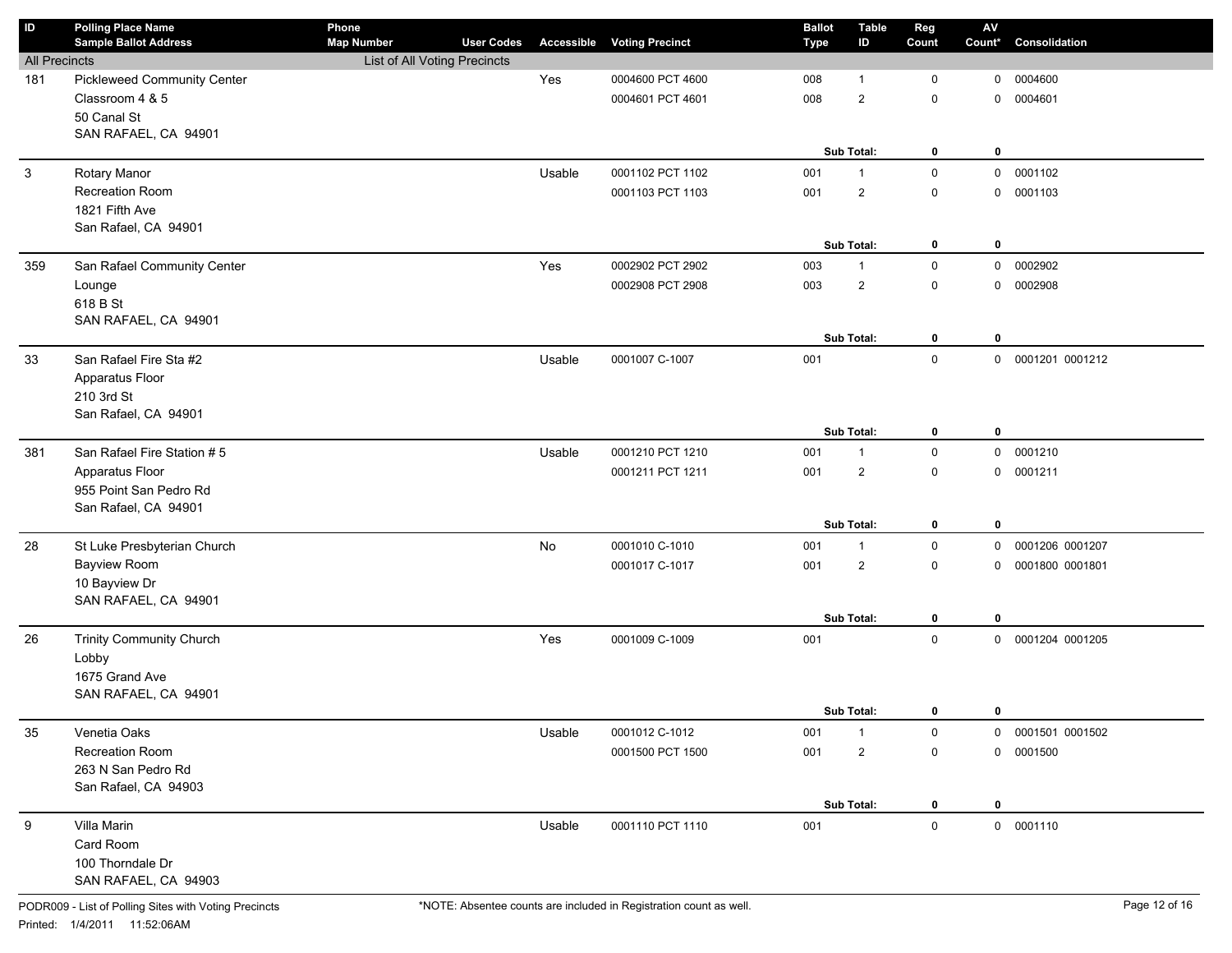| ID                   | <b>Polling Place Name</b><br><b>Sample Ballot Address</b> | Phone<br><b>Map Number</b>   | <b>User Codes</b> |        | <b>Accessible Voting Precinct</b> | <b>Ballot</b><br>Type | <b>Table</b><br>ID | Reg<br>Count | $\mathsf{AV}$<br>Count* | Consolidation   |
|----------------------|-----------------------------------------------------------|------------------------------|-------------------|--------|-----------------------------------|-----------------------|--------------------|--------------|-------------------------|-----------------|
| <b>All Precincts</b> |                                                           | List of All Voting Precincts |                   |        |                                   |                       |                    |              |                         |                 |
|                      |                                                           |                              |                   |        |                                   |                       | Sub Total:         | $\mathbf 0$  | $\mathbf 0$             |                 |
| 387                  | Sausalito City Hall                                       |                              |                   | Usable | 0003105 PCT 3105                  | 006                   | $\mathbf{1}$       | $\mathsf 0$  | $\mathbf 0$             | 0003105         |
|                      | <b>Council Chambers</b>                                   |                              |                   |        | 0003106 PCT 3106                  | 006                   | 2                  | $\mathbf 0$  | 0                       | 0003106         |
|                      | 420 Litho Street                                          |                              |                   |        | 0003107 PCT 3107                  | 006                   | 3                  | $\mathbf 0$  | $\mathbf{0}$            | 0003107         |
|                      | SAUSALITO, CA 94965                                       |                              |                   |        |                                   |                       |                    |              |                         |                 |
|                      |                                                           |                              |                   |        |                                   |                       | Sub Total:         | $\mathbf 0$  | $\mathbf 0$             |                 |
| 100                  | Sausalito Women's Club                                    |                              |                   | No     | 0003001 C-3001                    | 006                   |                    | $\mathbf 0$  | $\mathbf 0$             | 0003100 0003101 |
|                      | Main Hall                                                 |                              |                   |        |                                   |                       |                    |              |                         |                 |
|                      | 120 Central Ave                                           |                              |                   |        |                                   |                       |                    |              |                         |                 |
|                      | Sausalito, CA 94965                                       |                              |                   |        |                                   |                       |                    |              |                         |                 |
|                      |                                                           |                              |                   |        |                                   |                       | Sub Total:         | $\mathbf 0$  | $\bf{0}$                |                 |
| 101                  | Star Of Sea Catholic Church                               |                              |                   | Usable | 0003002 C-3002                    | 006                   | $\mathbf{1}$       | $\mathsf 0$  | $\mathbf 0$             | 0003102 0003103 |
|                      | Parish Hall                                               |                              |                   |        | 0003104 PCT 3104                  | 006                   | $\overline{2}$     | $\mathbf 0$  | $\mathbf 0$             | 0003104         |
|                      | 180 Harrison Ave                                          |                              |                   |        |                                   |                       |                    |              |                         |                 |
|                      | SAUSALITO, CA 94965                                       |                              |                   |        |                                   |                       |                    |              |                         |                 |
|                      |                                                           |                              |                   |        |                                   |                       | Sub Total:         | $\mathbf 0$  | $\bf{0}$                |                 |
| 168                  | Stinson Beach Community Center                            |                              |                   | Yes    | 0004305 PCT 4305                  | 008                   |                    | $\pmb{0}$    |                         | 0 0004305       |
|                      | Board Room                                                |                              |                   |        |                                   |                       |                    |              |                         |                 |
|                      | 30 Belvedere                                              |                              |                   |        |                                   |                       |                    |              |                         |                 |
|                      | STINSON BEACH, CA 94970                                   |                              |                   |        |                                   |                       | Sub Total:         | $\mathbf 0$  | $\bf{0}$                |                 |
|                      |                                                           |                              |                   |        |                                   | 007                   |                    | $\mathbf 0$  |                         | 0 0003307       |
| 129                  | <b>Bel Aire School</b>                                    |                              |                   | Usable | 0003307 PCT 3307                  |                       |                    |              |                         |                 |
|                      | <b>Staff Developement Center</b>                          |                              |                   |        |                                   |                       |                    |              |                         |                 |
|                      | 277 Karen Way<br>TIBURON, CA 94920                        |                              |                   |        |                                   |                       |                    |              |                         |                 |
|                      |                                                           |                              |                   |        |                                   |                       | Sub Total:         | $\mathbf 0$  | $\bf{0}$                |                 |
| 124                  | Del Mar School                                            |                              |                   | Yes    | 0003302 PCT 3302                  | 007                   |                    | $\mathbf 0$  |                         | 0 0003302       |
|                      | P. E. Classroom                                           | Christine/ofc                |                   |        |                                   |                       |                    |              |                         |                 |
|                      | 105 Avenida Miraflores                                    |                              |                   |        |                                   |                       |                    |              |                         |                 |
|                      | Tiburon, CA 94920                                         |                              |                   |        |                                   |                       |                    |              |                         |                 |
|                      |                                                           |                              |                   |        |                                   |                       | Sub Total:         | $\mathbf 0$  | $\mathbf 0$             |                 |
| 123                  | Shepherd Of Hills Lutheran Church                         |                              |                   | Yes    | 0003015 C-3015                    | 007                   | $\mathbf{1}$       | $\mathbf 0$  | 0                       | 0003800 0003801 |
|                      | Narthex                                                   |                              |                   |        | 0003301 PCT 3301                  | 007                   | $\overline{2}$     | $\mathbf 0$  | 0                       | 0003301         |
|                      | 9 Shepherd Way                                            |                              |                   |        |                                   |                       |                    |              |                         |                 |
|                      | TIBURON, CA 94920                                         |                              |                   |        |                                   |                       |                    |              |                         |                 |
|                      |                                                           |                              |                   |        |                                   |                       | Sub Total:         | $\mathbf 0$  | $\mathbf 0$             |                 |
| 122                  | <b>Tiburon Baptist Church</b>                             |                              |                   | Yes    | 0003303 PCT 3303                  | 007                   | $\mathbf{1}$       | $\mathsf 0$  |                         | 0 0003303       |
|                      | Conference Room                                           |                              |                   |        | 0003704 PCT 3704                  | 007                   | $\sqrt{2}$         | $\mathbf 0$  |                         | 0 0003704       |
|                      | 445 Greenwood Beach Rd                                    |                              |                   |        |                                   |                       |                    |              |                         |                 |
|                      | TIBURON, CA 94920                                         |                              |                   |        |                                   |                       |                    |              |                         |                 |
|                      |                                                           |                              |                   |        |                                   |                       | Sub Total:         | $\mathbf 0$  | $\mathbf 0$             |                 |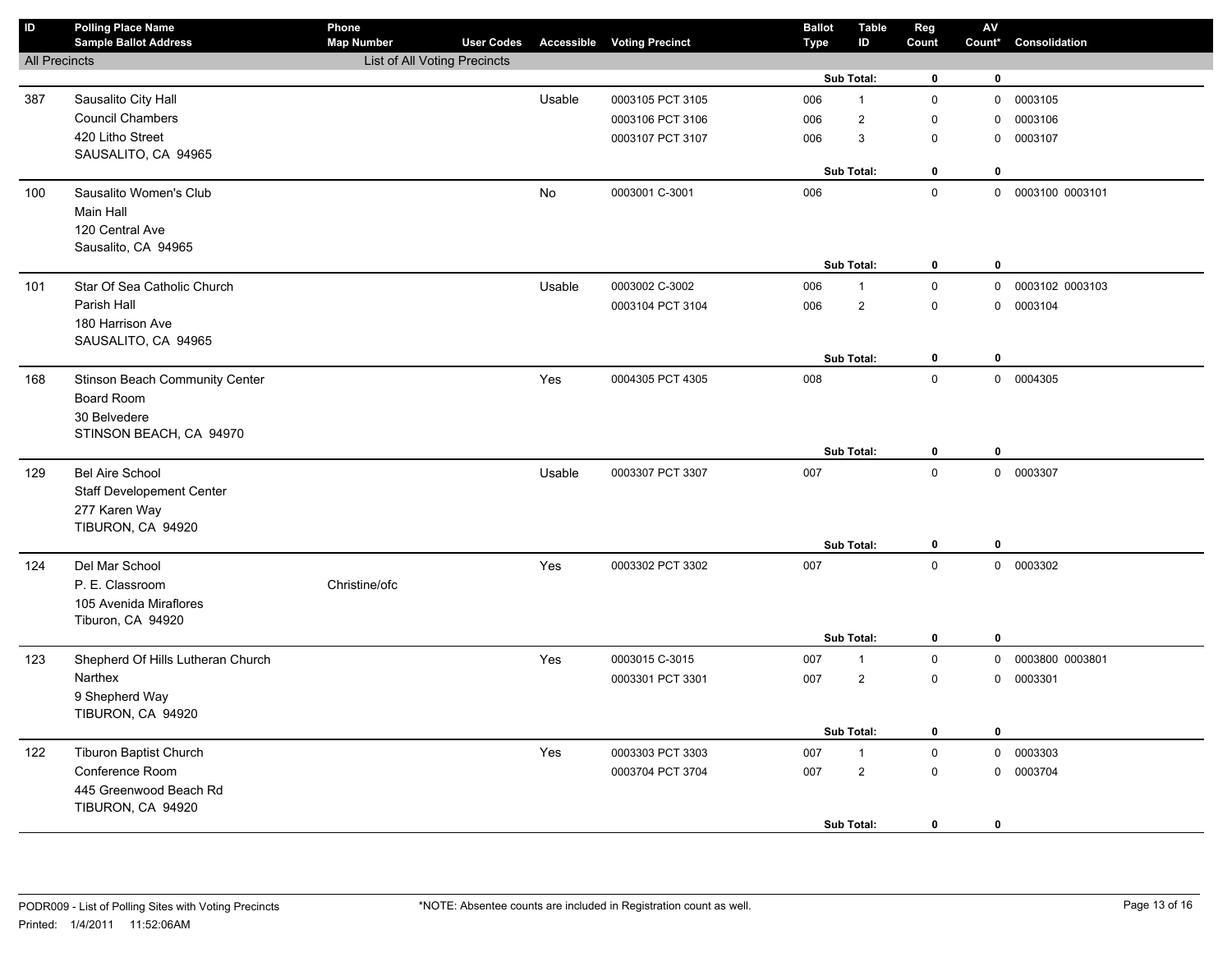| ID            | <b>Polling Place Name</b><br><b>Sample Ballot Address</b> | Phone<br><b>Map Number</b>   | <b>User Codes</b> | Accessible | <b>Voting Precinct</b> | <b>Ballot</b><br>Type | Table<br>ID    | Reg<br>Count | AV<br>Count* | Consolidation |
|---------------|-----------------------------------------------------------|------------------------------|-------------------|------------|------------------------|-----------------------|----------------|--------------|--------------|---------------|
| All Precincts |                                                           | List of All Voting Precincts |                   |            |                        |                       |                |              |              |               |
| 335           | Tiburon Town Hall                                         |                              |                   | Yes        | 0003304 PCT 3304       | 007                   |                | $\mathbf 0$  | $\mathbf{0}$ | 0003304       |
|               | <b>Council Chambers</b>                                   |                              |                   |            | 0003305 PCT 3305       | 007                   | $\overline{2}$ | $\mathbf 0$  |              | 0 0003305     |
|               | 1505 Tiburon Blvd                                         |                              |                   |            | 0003306 PCT 3306       | 007                   | 3              | $\mathbf 0$  |              | 0 0003306     |
|               | Tiburon, CA 94920                                         |                              |                   |            |                        |                       |                |              |              |               |
|               |                                                           |                              |                   |            |                        |                       | Sub Total:     | $\mathbf{0}$ | $\mathbf{0}$ |               |
| 156           | <b>Tomales Fire Station</b>                               |                              |                   | Yes        | 0004101 PCT 4101       | 008                   |                | 0            |              | 0 0004101     |
|               | Engine Room                                               |                              |                   |            |                        |                       |                |              |              |               |
|               | 599 Dillon Beach Rd                                       |                              |                   |            |                        |                       |                |              |              |               |
|               | Tomales, CA 94971                                         |                              |                   |            |                        |                       |                |              |              |               |
|               |                                                           |                              |                   |            |                        |                       | Sub Total:     | $\mathbf{0}$ | $\mathbf{0}$ |               |
| 172           | Woodacre Improvement Club                                 |                              |                   | Yes        | 0004402 PCT 4402       | 008                   |                | $\mathbf 0$  |              | 0 0004402     |
|               | Large Room                                                |                              |                   |            | 0004403 PCT 4403       | 008                   | $\overline{2}$ | $\mathbf 0$  | $\mathbf{0}$ | 0004403       |
|               | 1 Garden Way                                              |                              |                   |            |                        |                       |                |              |              |               |
|               | WOODACRE, CA 94973                                        |                              |                   |            |                        |                       |                |              |              |               |
|               |                                                           |                              |                   |            |                        |                       | Sub Total:     | $\mathbf 0$  | 0            |               |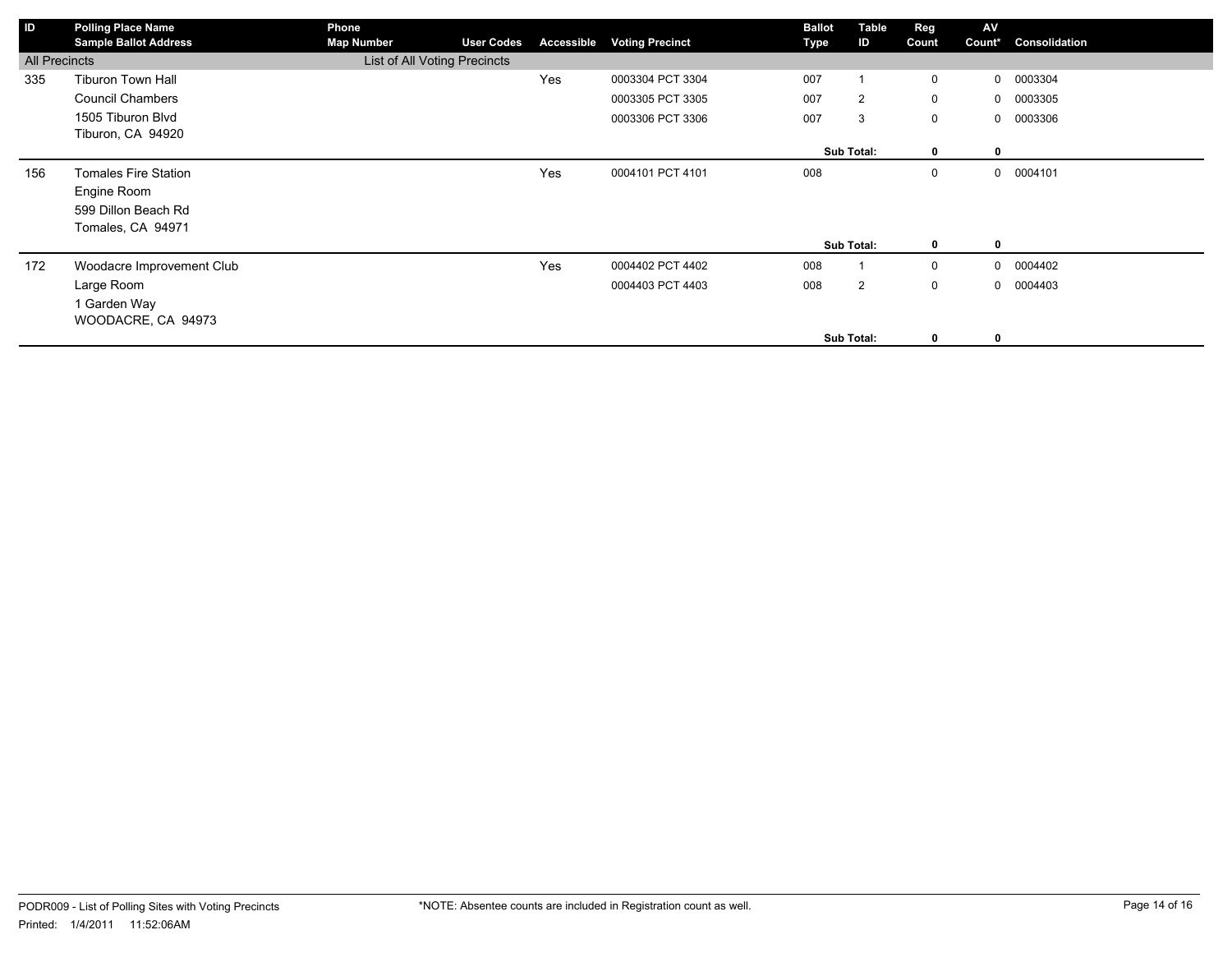| <b>IID</b> | <b>Polling Place Name</b><br><b>Sample Ballot Address</b> | <b>Phone</b><br><b>Map Number</b> |  | User Codes Accessible Voting Precinct | <b>Ballot</b> Table<br>Type | ID | Reg<br>Count | AV | Count* Consolidation |
|------------|-----------------------------------------------------------|-----------------------------------|--|---------------------------------------|-----------------------------|----|--------------|----|----------------------|
|            | <b>Total Selected Poll Sites: 111</b>                     |                                   |  |                                       | <b>Grand Total:</b>         |    |              |    |                      |
|            | <b>Total Selected Voting Precincts: 182</b>               |                                   |  |                                       |                             |    |              |    |                      |

**Total Unassigned Voting Precincts: 2**